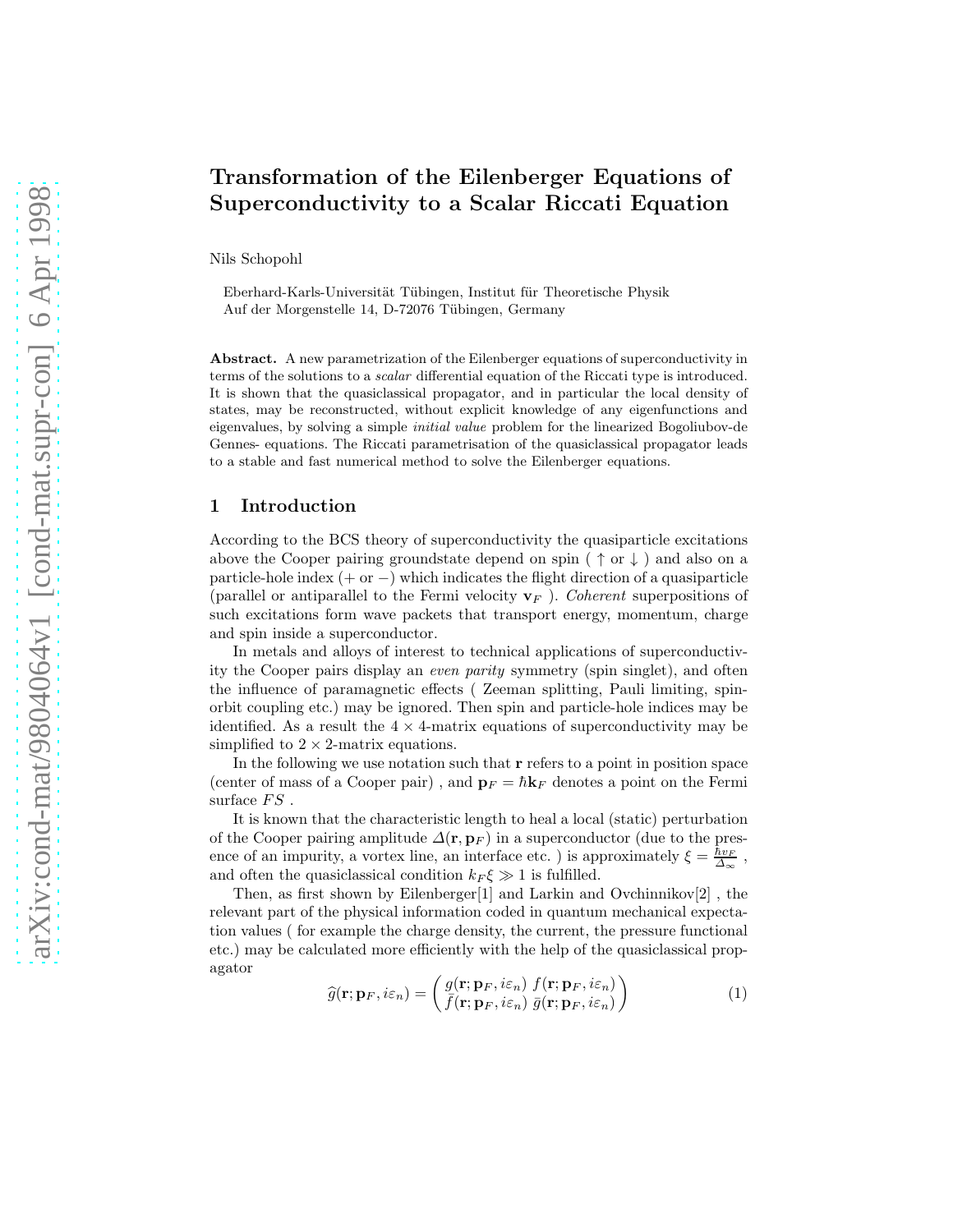The quasiclassical propagator is, by definition, just the Green's function of the Gorkov theory of superconductivity in a form where it has been integrated with respect to the kinetic energy of the quasiparticles 4. Remarkably,  $\hat{q}(\mathbf{r}; \mathbf{p}_F, i\varepsilon_n)$ may be also calculated directly solving a transport type system of *ordinary* differential equations (the right hand side is a commutator):

$$
-i\hbar \mathbf{v}_F \cdot \nabla \widehat{g}(\mathbf{r}; \mathbf{p}_F, i\varepsilon_n) =
$$
\n
$$
\begin{bmatrix}\n(i\varepsilon_n + \mathbf{v}_F \cdot \frac{e}{c} \mathbf{A}(\mathbf{r}) & -\Delta(\mathbf{r}, \mathbf{p}_F) \\
\Delta^\dagger(\mathbf{r}, \mathbf{p}_F) & -i\varepsilon_n - \mathbf{v}_F \cdot \frac{e}{c} \mathbf{A}(\mathbf{r})\n\end{bmatrix}, \quad \widehat{g}(\mathbf{r}; \mathbf{p}_F, i\varepsilon_n)\n\end{bmatrix}
$$
\n(2)

The physical solution to this equation must also fulfill a *normalisation condition*:

$$
\widehat{g}(\mathbf{r}; \mathbf{p}_F, i\varepsilon_n) \cdot \widehat{g}(\mathbf{r}; \mathbf{p}_F, i\varepsilon_n) = -\pi^2 \cdot \widehat{1}
$$
\n(3)

General symmetries of the Gorkov Green's functions imply corresponding symmetries of the quasiclassical propagator:

$$
\bar{f}(\mathbf{r}; \mathbf{p}_F, i\varepsilon_n) = -f^*(\mathbf{r}; \mathbf{p}_F, -i\varepsilon_n)
$$
\n(4)

$$
\bar{g}(\mathbf{r}; \mathbf{p}_F, i\varepsilon_n) = g(\mathbf{r}; -\mathbf{p}_F, -i\varepsilon_n)
$$
\n(5)

$$
f(\mathbf{r}; -\mathbf{p}_F, -i\varepsilon_n) = f(\mathbf{r}; \mathbf{p}_F, i\varepsilon_n)
$$
\n(6)

$$
g(\mathbf{r}; \mathbf{p}_F, i\varepsilon_n) = g^*(\mathbf{r}; \mathbf{p}_F, -i\varepsilon_n)
$$
\n(7)

In equilibrium the quasiclassical propagator also displays a *particle-hole* symmetry:

$$
\bar{g}(\mathbf{r}; \mathbf{p}_F, i\varepsilon_n) = -g(\mathbf{r}; \mathbf{p}_F, i\varepsilon_n)
$$
\n(8)

This means that the trace of  $\hat{g}(\mathbf{r}; \mathbf{p}_F, i\varepsilon_n)$  vanishes. As a traceless  $2 \times 2$ -matrix the square of  $\hat{g}$  should be equal to a multiple of unity:

$$
\widehat{g}(\mathbf{r}; \mathbf{p}_F, i\varepsilon_n) \cdot \widehat{g}(\mathbf{r}; \mathbf{p}_F, i\varepsilon_n) = C \cdot \widehat{1}
$$
\n(9)

Using the fact, that  $\hat{g}^2$  is a solution to the Eilenberger equations (provided  $\hat{g}$ is a solution), it follows that  $-i\hbar{\bf v}_F \cdot \nabla C = 0$ , i.e. the scalar C is necessarily a constant along a straight line orientated parallel to the Fermi velocity  $\mathbf{v}_F$ . But C could still be a function of the form  $C = C(\mathbf{r} \wedge \mathbf{v}_F; \mathbf{p}_F, i\varepsilon_n)$ . The normalisation condition Eq.(3) fixes C such that  $\hat{g}^2 = -\pi^2 \cdot \hat{1}$  for all straight lines orientated parallel to  $\mathbf{v}_F$ , and this for all Fermi momenta  $\mathbf{p}_F$  on the Fermi surface and also for all Matsubara frequency  $i\varepsilon_n$ . The particular value  $C = -\pi^2$  is chosen in order to achieve consistency with the functional form of the quasiclassical propagator in the bulk.

In thermal equilibrium the pair potential  $\Delta(\mathbf{r}, \mathbf{p}_F)$ , the electrical current  $\mathbf{J}(\mathbf{r})$ associated with a (stationary) flow of quasiparticles, the local density of states  $N(\mathbf{r}, E)$ , the Gibbs free energy  $G_S$  of the superconducting state for weak coupling[8], and other observables may be directly calculated using the quasiclassical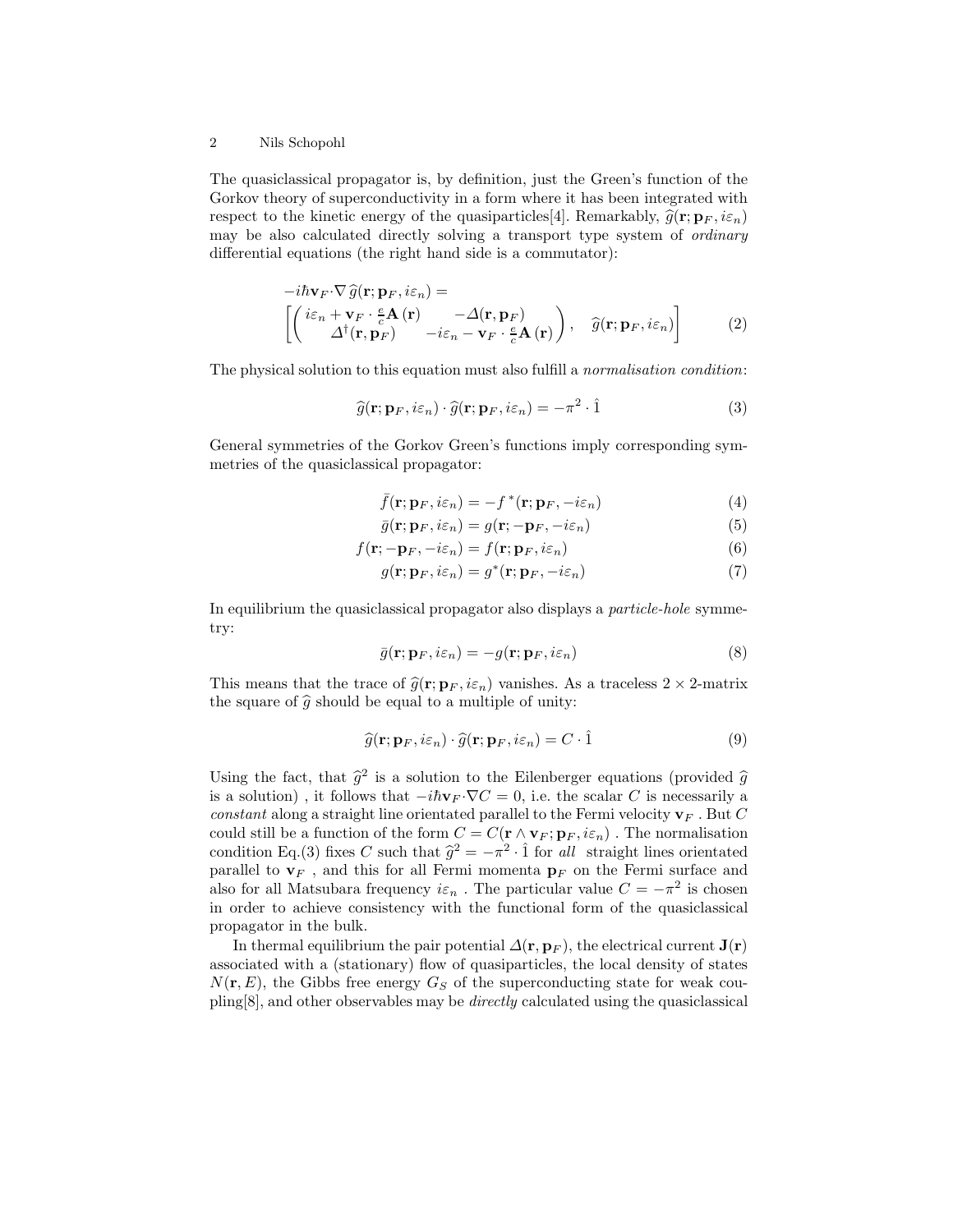propagator:

$$
\Delta(\mathbf{r}, \mathbf{p}_F) = \int_{FS} d\mathbf{p}_F' N_{FS}(\mathbf{p}_F') V(\mathbf{p}_F, \mathbf{p}_F') \cdot k_B T \sum_{|\varepsilon_n| < \omega_c} f(\mathbf{r}, \mathbf{p}_F', i\varepsilon_n) \tag{10}
$$

$$
\mathbf{J}(\mathbf{r}) = \frac{k_B}{\hbar} T \sum_{\varepsilon_n} \int_{FS} d\mathbf{p}'_F N(\mathbf{p}'_F) \mathbf{v}'_F g(\mathbf{r}, \mathbf{p}'_F, i\varepsilon_n)
$$
(11)

$$
N(\mathbf{r}, E) = -\frac{1}{\pi} \int_{FS} d\mathbf{p}'_F N(\mathbf{p}'_F) Img(\mathbf{r}, \mathbf{p}'_F, i\varepsilon_n \to E + i0^+) \tag{12}
$$

$$
(13)
$$

$$
G_S(T) = \int d\mathbf{r} \begin{bmatrix} -2T \cdot \int_{-\infty}^{\infty} dE \ N(\mathbf{r}, E) \cdot \ln \left( e^{\frac{E}{2T}} + e^{\frac{-E}{2T}} \right) \\ + \int_{FS} d\mathbf{p}_F \int_{FS} d\mathbf{p}_F' \ \Delta^{\dagger}(\mathbf{r}, \mathbf{p}_F) \circ \left( V^{-1} \right)_{\mathbf{p}_F, \mathbf{p}_F'} \circ \Delta(\mathbf{r}, \mathbf{p}_F') \\ + \frac{1}{8\pi} \left( \nabla \wedge \mathbf{A}(\mathbf{r}) - \mathbf{B}_{ext}(\mathbf{r}) \right)^2 \end{bmatrix}
$$

In these expressions the function  $N_{FS}(\mathbf{p}_F)$  denotes the (angle resolved) density of states in the normal phase at the Fermi level. This function typically enters as a weight function into Fermi surface integrals (*FS* denotes the Fermi surface) of the Eilenberger propagator. In the isotropic case  $N_{FS}(\mathbf{p}_F)$  simplfies to the usual constant  $N(0)$ .

The calculation of Fermi surface integrals of the Eilenberger propagator becomes comparatively simple in the *bulk*, where the pair potential,  $\Delta(\mathbf{p}_F)$ , is independent on position r, and where the quasiclassical propagator assumes the form:

$$
\widehat{g}(\mathbf{p}_F, i\varepsilon_n) = \frac{-\pi}{\sqrt{\varepsilon_n^2 + |\Delta(\mathbf{p}_F)|^2}} \cdot \begin{pmatrix} i\varepsilon_n & -\Delta(\mathbf{p}_F) \\ \Delta(\mathbf{p}_F)^\dagger & -i\varepsilon_n \end{pmatrix}
$$
(14)

A considerably more complicated problem is posed when the pair potential depends on position r, for instance near a surface, in the vicinity of an implanted impurity or ion, or around a flux line in a type-II superconductor.

Usually the solution  $\hat{g}(\mathbf{r}; \mathbf{p}_F, i\varepsilon_n)$  of the Eilenberger equations must be found numerically. But the task is more difficult then just solving a differential equation. To determine the pair potential  $\Delta(\mathbf{r}, \mathbf{p}_F)$  and the magnetic field  $\mathbf{B}(\mathbf{r}) =$  $\nabla \wedge \mathbf{A}(\mathbf{r})$  from the (magnetostatic) Maxwell Equation,  $\nabla \wedge \mathbf{B}(\mathbf{r}) = \frac{4\pi}{c}\mathbf{J}(\mathbf{r})$ , one needs to solve a (nonlinear) selfconsistency problem, since  $J(r)$  and  $\Delta(r, p_F)$ depend themselves on  $\widehat{g}(\mathbf{r}; \mathbf{p}_F, i\varepsilon_n)$ .

# 2 Eilenberger Equations along a Characteristic Line

First we consider a layered material (normal axis parallel to  $\hat{c}$ ) assuming, for example, a Fermi velocity  $v_F$  that is orientated predominantly within the ab–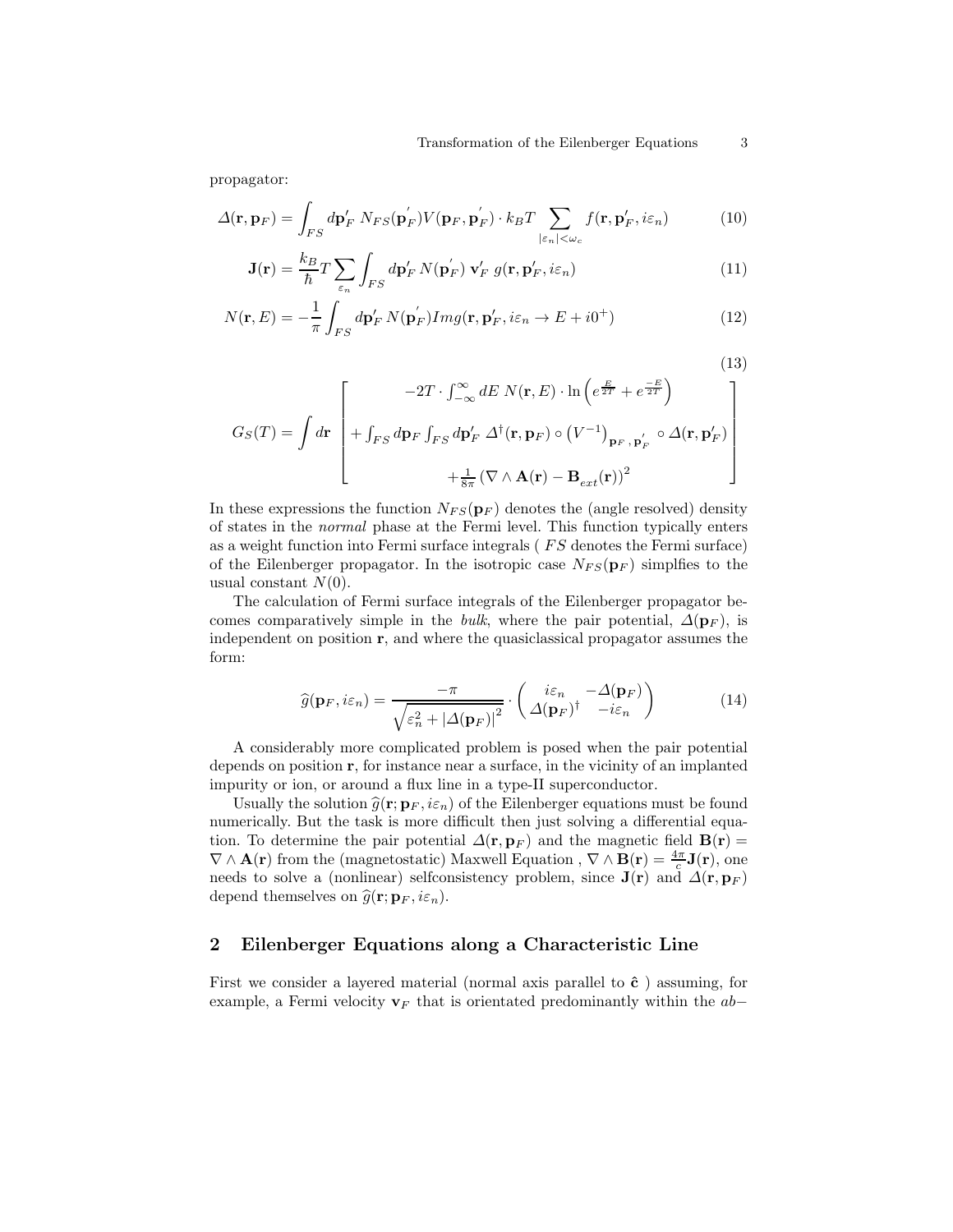plane (Fermi circle). Let the triade  $\{\hat{a}, \hat{b}, \hat{c}\}$  span an orthonormal basis in the lab frame, while  $\theta$  denotes the angle the Fermi velocity  $\mathbf{v}_F$  makes with the  $\hat{\mathbf{a}}$ -axis. Clearly, along a straight line

$$
\mathbf{r}(x) = x\hat{\mathbf{v}} + y\hat{\mathbf{u}} \tag{15}
$$

$$
\equiv r_a(x)\hat{\mathbf{a}} + r_b(x)\hat{\mathbf{b}}\tag{16}
$$

$$
-\infty < x < \infty
$$

with  $\hat{\mathbf{v}}$  and  $\hat{\mathbf{u}}$  denoting unit vectors (orientated parallel and orthogonal to  $\mathbf{v}_F$ , respectively),

$$
\hat{\mathbf{v}} = \cos(\theta)\hat{\mathbf{a}} + \sin(\theta)\hat{\mathbf{b}}\tag{17}
$$

$$
\hat{\mathbf{u}} = -\sin(\theta)\hat{\mathbf{a}} + \cos(\theta)\hat{\mathbf{b}}\,,\tag{18}
$$

the directional derivative  $\mathbf{v}_F \cdot \nabla$  in the Eilenberger Equation Eq.(2) is equivalent to an ordinary derivative:

$$
\hbar \mathbf{v}_F \cdot \nabla \hat{g}(\mathbf{r}; \mathbf{p}_F, i\varepsilon_n) = \hbar v_F \frac{\partial}{\partial x} \hat{g} [\mathbf{r}(x); \mathbf{p}_F, i\varepsilon_n]
$$
(19)

The  $\theta$ -dependent parameter y associated with such a *characteristic* line  $r(x)$ (see Eq. $(15)$ ) has the natural meaning of an **impact** parameter. The straight line  $r(x)$  intersects with a fixed position point

$$
\mathbf{r} = r_a \hat{\mathbf{a}} + r_b \hat{\mathbf{b}} \tag{20}
$$

( there where the solution  $\hat{g}(\mathbf{r}; \mathbf{p}_F, i\varepsilon_n)$  is sought) at the particular parameter value  $x = x_P$ . Introducing polar coordinates,

$$
r_a + ir_b = \sqrt{r_a^2 + r_b^2} e^{i\phi} \tag{21}
$$

it is evident that

$$
r_a(x) + ir_b(x) = (x + iy)e^{i\theta}
$$
\n(22)

and

$$
x_P + iy = \sqrt{r_a^2 + r_b^2} \, e^{i(\phi - \theta)} \tag{23}
$$

The extension to 3-dimensions is straightforward. For instance, for a spherical Fermi surface the unit vectors  $\hat{\mathbf{v}}$  and  $\hat{\mathbf{u}}$  are parametrised by two angles, the azimutal angle  $\theta \in [0, 2\pi)$  and the polar angle  $\chi \in [0, \pi)$ , respectively:

$$
\hat{\mathbf{v}} = \sin(\chi) \left[ \cos(\theta) \hat{\mathbf{a}} + \sin(\theta) \hat{\mathbf{b}} \right] + \cos(\chi) \hat{\mathbf{c}} \tag{24}
$$

$$
\hat{\mathbf{u}} = \sin(\chi) \left[ -\sin(\theta)\hat{\mathbf{a}} + \cos(\theta)\hat{\mathbf{b}} \right] = \frac{\partial}{\partial \theta} \hat{\mathbf{v}} \tag{25}
$$

Again, along a straight line,  $\mathbf{r}(x) = x\hat{\mathbf{v}} + y\hat{\mathbf{u}} + z\hat{\mathbf{v}} \wedge \hat{\mathbf{u}}$ , the directional derivative in the Eilenberger equations becomes just an ordinary derivative. Making the identification  $\mathbf{r} \equiv r_a \hat{\mathbf{a}} + r_b \mathbf{b} + r_c \hat{\mathbf{c}} = \mathbf{r}(x_P)$  explicit expressions for  $x_P$  and both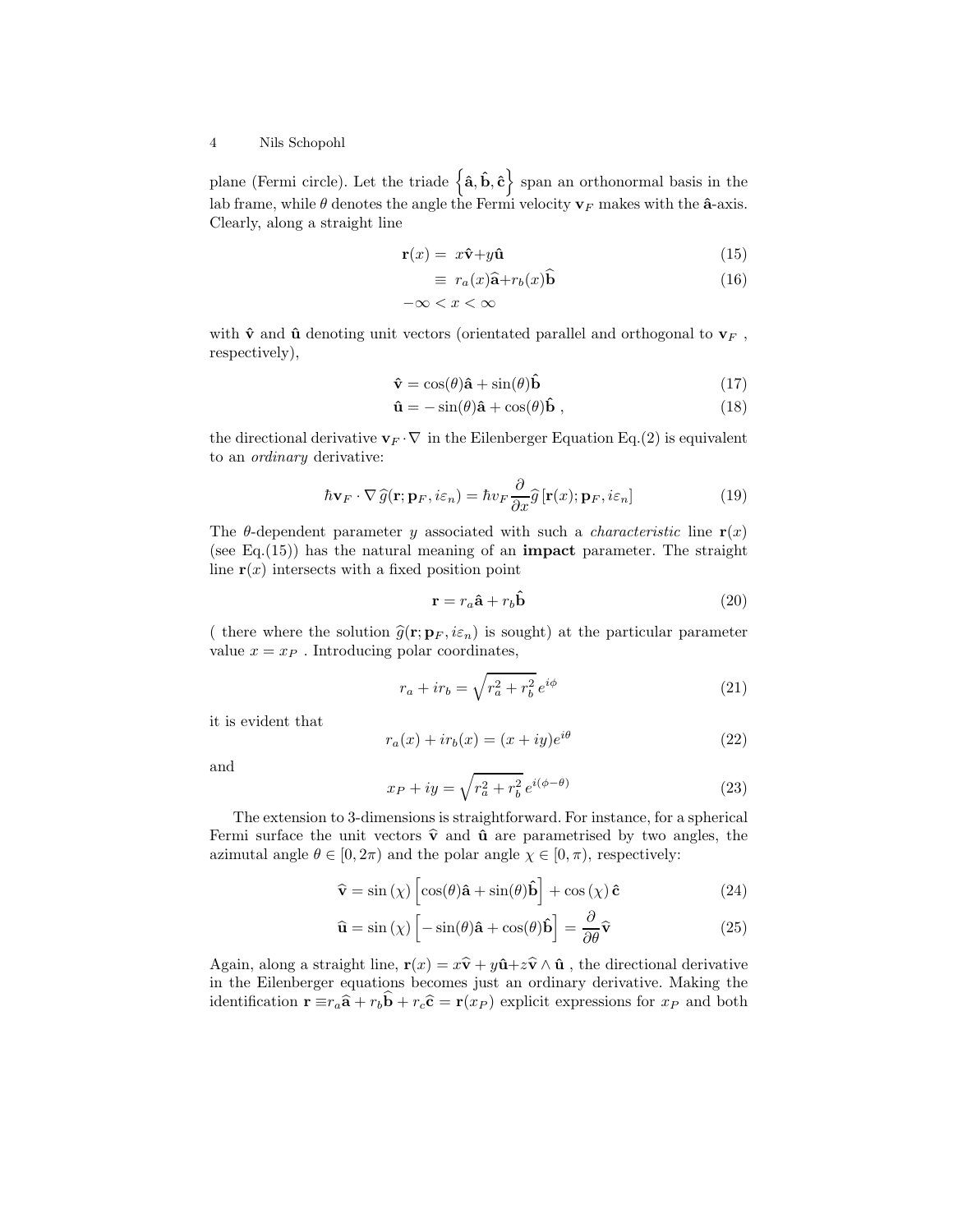'impact' parameters y and z in terms of  $\theta$ ,  $\chi$  and the cartesian coordinates  $r_a$ ,  $r_b$  ,  $r_c$  of the fixed point  ${\bf r}$  in position space are easily derived.

Finally we simplify our notation by dropping the functional dependence of  $\varDelta$  ,  ${\bf A}$  and  $\hat{\dot g}$  on arguments that stay constant as  $x$  varies from  $-\infty$  to  $\infty$  :

$$
\Delta(x) = \Delta \left[ \mathbf{r}(x), \mathbf{p}_F \right] \tag{26}
$$

$$
i\tilde{\varepsilon}_n(x) = i\varepsilon_n + \mathbf{v}_F \cdot \frac{e}{c} \mathbf{A} \left[ \mathbf{r}(x) \right]
$$
 (27)

$$
\hat{g}(x) = \hat{g} \left[ \mathbf{r}(x); \mathbf{p}_F, i\varepsilon_n \right]
$$
\n(28)

## 3 Riccati Parametrisation of Eilenberger Propagator

Any traceless  $2 \times 2$ -matrix may be expanded into the basis

$$
\widehat{K}_3 = \frac{1}{2}\widehat{\tau}_3\tag{29}
$$

$$
\widehat{K}_{\pm} = -\frac{i}{2} \cdot (\widehat{\tau}_1 \pm i\widehat{\tau}_2) \tag{30}
$$

 $(\widehat{\tau}_{1},\,\widehat{\tau}_{2}$  ,<br>and  $\widehat{\tau}_{3}$  are standard  $2\times2\text{-Pauli~matrices).}$  We note that

$$
\left[\hat{K}_{+}, \hat{K}_{-}\right] = -2\hat{K}_{3}
$$
\n(31)

$$
\left[\widehat{K}_3, \widehat{K}_\pm\right] = \pm \widehat{K}_\pm\tag{32}
$$

The Eilenberger equations may then be rewritten along a characteristic line  $r(x)$ orientated parallel to the Fermi velocity  $v_F$  in the form:

$$
\hbar v_F \frac{\partial}{\partial x} \hat{g}(x) = \left[ -2\tilde{\varepsilon}_n(x)\hat{K}_3 + \Delta(x)\hat{K}_+ - \Delta^\dagger(x)\hat{K}_-, \ \hat{g}(x) \right] \tag{33}
$$

Let us consider the following  $2 \times 2$  system of *ordinary* differential equations for an auxiliary propagator  $\hat{Y}(x)$  (fundamental system):

$$
\hbar v_F \frac{\partial}{\partial x} \hat{Y}(x) = \left(-2\tilde{\varepsilon}_n(x)\hat{K}_3 + \Delta(x)\hat{K}_+ - \Delta^\dagger(x)\hat{K}_-\right)\hat{Y}(x) \tag{34}
$$

$$
\hat{Y}(0) = \hat{Y}_0 \tag{35}
$$

The initial values for  $\hat{Y}(x)$  at  $x = 0$  may be prescribed in terms of a (yet unknown) constant  $2 \times 2$  matrix  $\widehat{Y}_0$  of rank 2. We may reconstruct the physical propagator  $\widehat{g}$  , the one that solves the Eilenberger equations  $\emph{and} \emph{ respects}$  the normalization condition,  $\widehat{g}(x) \cdot \widehat{g}(x) = -\pi^2 \cdot \widehat{1}$ , from the fundamental system  $\hat{Y}(x)$ :

$$
\widehat{g}(x) = -\pi i \cdot \widehat{Y}(x) \cdot 2\widehat{K}_3 \cdot \widehat{Y}^{-1}(x) \tag{36}
$$

By putting x at the end of the calculations to the particular value  $x_P$ , the physical propagator (i.e. the input into the selfconsistency equations) is recovered: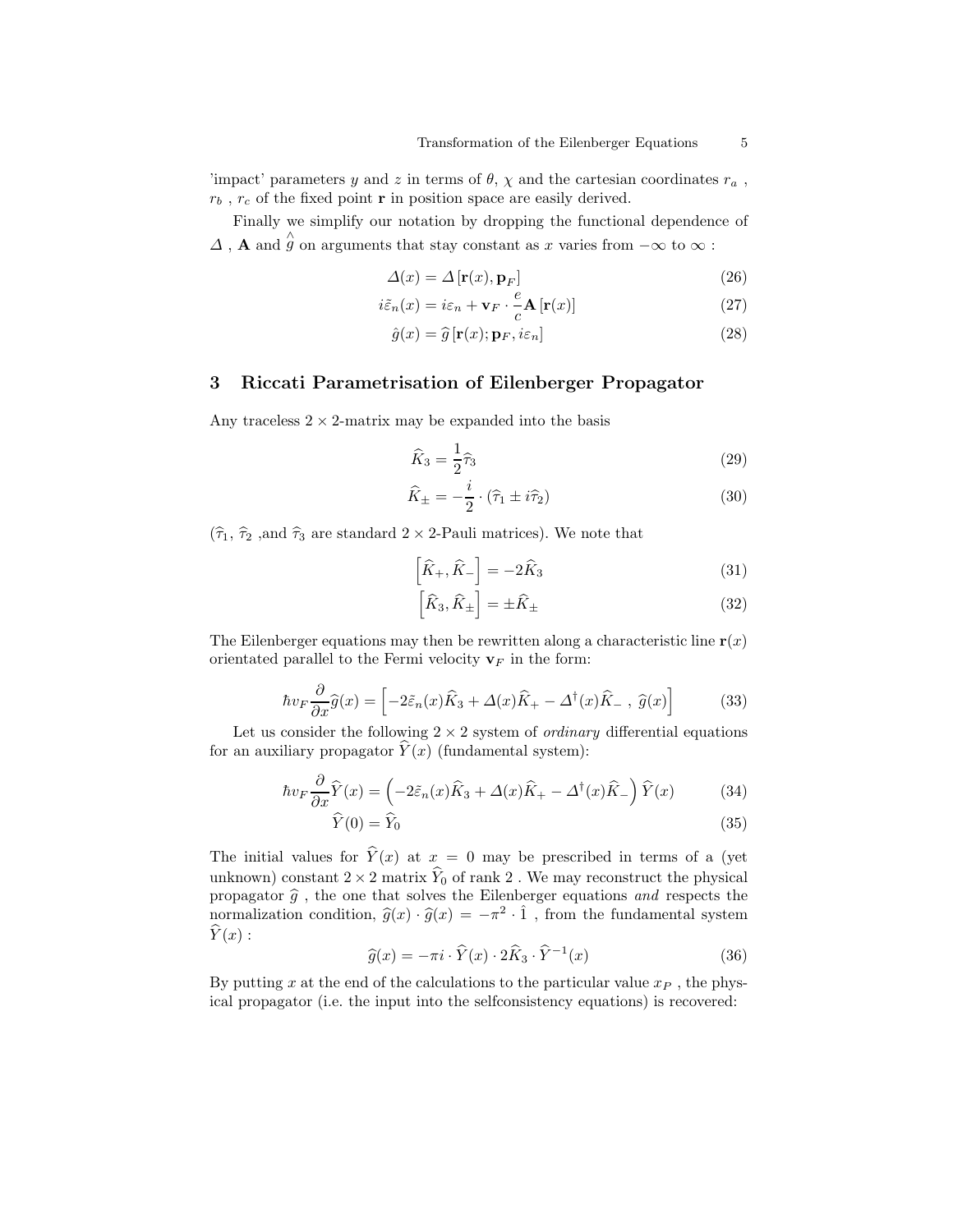$$
\widehat{g}(x_P) = \widehat{g}[\mathbf{r}(x_P); \mathbf{p}_F, i\varepsilon_n] \equiv \widehat{g}[\mathbf{r}; \mathbf{p}_F, i\varepsilon_n]
$$
\n(37)

The commutator in the Eilenberger equations implies the existence of several *invariants* along the characteristic line  $r(x)$ . For example, if the normalization condition Eq.(3) is fulfilled at a particular fixed point  $r(x_0)$ , it will be fulfilled everywhere along the line  $\mathbf{r}(x)$ . Likewise, the determinant det  $\hat{g}(x)$  and the trace tr $\widehat{g}(x)$  remain constant for  $-\infty < x < \infty$ .

Next we parametrize the  $2 \times 2$  matrix  $\hat{Y}(x)$  in the form

$$
\widehat{Y} = \exp(a_+\widehat{K}_+) \exp(a_3\widehat{K}_3) \exp(a_-\widehat{K}_-) \tag{38}
$$

in terms of three unknown functions  $a_3(x)$ ,  $a_+(x)$  and  $a_-(x)$  (Euler like 'angles' in particle-hole space). The physical propagator, Eq.(36), assumes then the form

$$
\widehat{g}(x) = -\pi i \cdot \begin{bmatrix} [1 - 2a_{-}(x)a_{+}(x) \exp(-a_{3}(x))] \cdot 2\widehat{K}_{3} \\ + a_{+}(x) \cdot [a_{-}(x)a_{+}(x) \exp(-a_{3}(x)) - 1] \cdot 2\widehat{K}_{+} \\ + a_{-}(x) \cdot \exp[-a_{3}(x)] \cdot 2\widehat{K}_{-} \end{bmatrix}
$$
(39)

One finds from the differential equation for  $\hat{Y}(x)$  a set of three coupled differential equations for  $a_3(x)$ ,  $a_+(x)$  and  $a_-(x)$ :

$$
\dot{a}_3 - 2a_+ \exp(-a_3) \dot{a}_- = -\frac{2\tilde{\varepsilon}_n}{\hbar v_F} \tag{40}
$$

$$
\exp(-a_3) \stackrel{\cdot}{a}_- = -\frac{\Delta^{\dagger}}{\hbar v_F} \tag{41}
$$

$$
a_{+} - a_{+} a_{3} + a_{+}^{2} \exp(-a_{3}) a_{-} = \frac{\Delta}{\hbar v_{F}}
$$
 (42)

Here  $a(x) \equiv \frac{\partial}{\partial x} a(x)$ . It is readily seen that the three equations decouple, and that  $a_$  and  $a_3$  may be expressed in terms of  $a_+$  only :

$$
a_3(x) = -\frac{2}{\hbar v_F} \left[ \tilde{\varepsilon}_n x + \int_0^x ds \Delta^\dagger(s) a_+(s) \right] + a_3^{(0)} \tag{43}
$$

$$
a_{-}(x) = -\frac{1}{\hbar v_{F}} \cdot \int_{0}^{x} ds \,\Delta^{\dagger}(s) \exp[a_{3}(s)] + a_{-}^{(0)} \tag{44}
$$

The differential equation that remains to be solved for  $a_{+}(x)$  is a *Riccati* equation:

$$
\hbar v_F \frac{\partial}{\partial x} a_+(x) + \left[2\tilde{\varepsilon}_n + \Delta^\dagger(x) a_+(x)\right] a_+(x) - \Delta(x) = 0 \tag{45}
$$

However, the accurate numerical calculation of the nested integral for  $a_-(x)$  is time consuming (even on a fast computer). To overcome this difficulty we use a trick.

Let  $\hat{g}_A(x)$  and  $\hat{g}_B(x)$  be two different solutions of the Eilenberger equations. Then not only the linear combination  $c_A \hat{g}_A(x) + c_B \hat{g}_B(x)$  is a solution, but the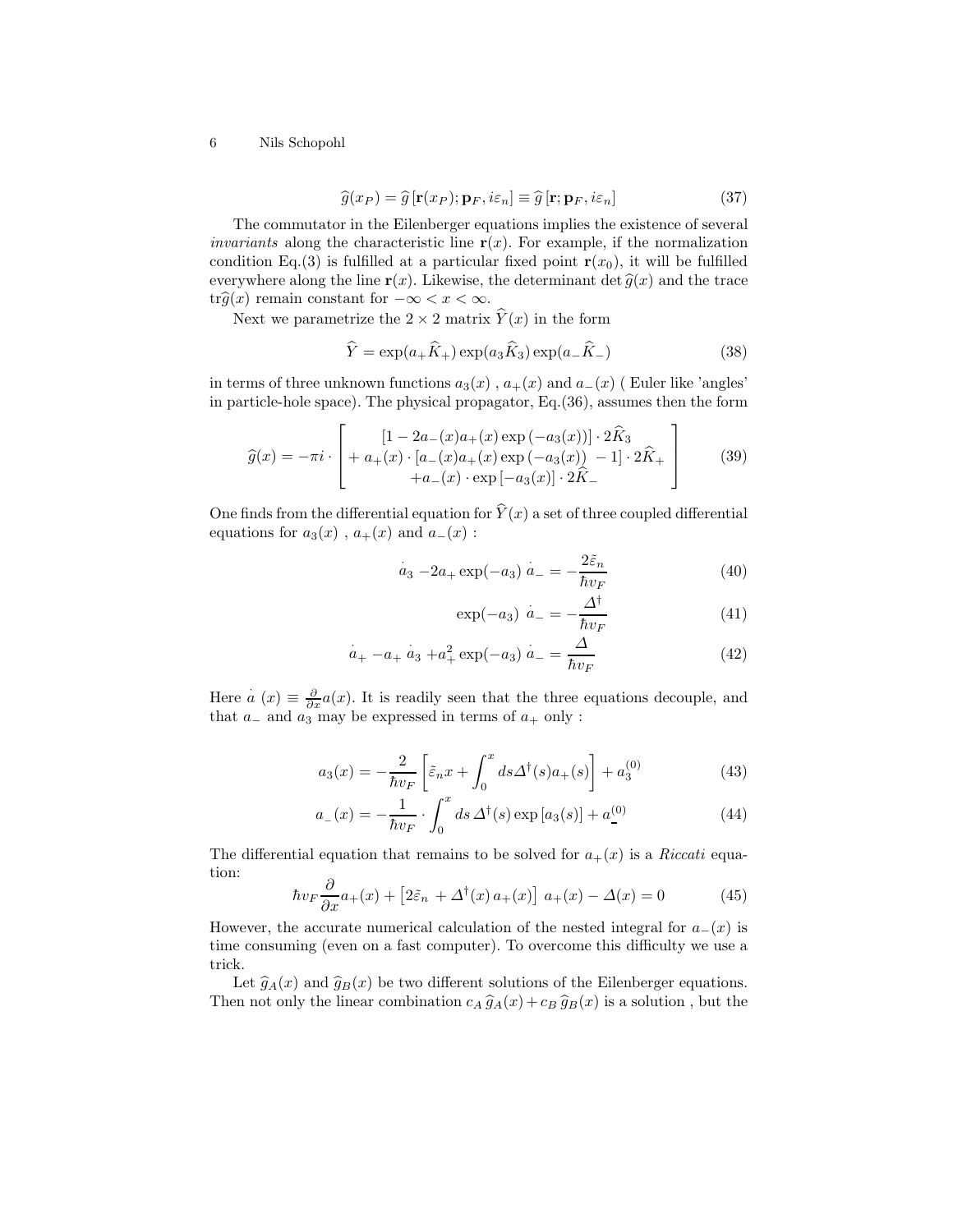products  $\hat{g}_B(x) \cdot \hat{g}_A(x)$  and  $\hat{g}_A(x) \cdot \hat{g}_B(x)$  are solutions as well. For example, the linear combination  $\hat{g}_B(x)\cdot\hat{g}_A(x)-\hat{g}_A(x)\cdot\hat{g}_B(x)$  solves the Eilenberger equations and fulfills the necessary condition  $\text{tr}\hat{g}(x) = 0$ .

Let us construct two particular *zero* trace solutions to the Eilenberger equations:

$$
\widehat{g}_A(x) = \widehat{Y}_A(x) \cdot \widehat{K}_- \cdot \left[ \widehat{Y}_A(x) \right]^{-1} \tag{46}
$$

$$
\widehat{g}_B(x) = \widehat{Y}_B(x) \cdot \widehat{K}_+ \cdot \left[ \widehat{Y}_B(x) \right]^{-1} \tag{47}
$$

with

$$
\widehat{Y}_A = \exp(a_+\widehat{K}_+) \exp(a_3\widehat{K}_3) \exp(a_-\widehat{K}_-) \tag{48}
$$

$$
\widehat{Y}_B = \exp(b_-\widehat{K}_-) \exp(b_3\widehat{K}_3) \exp(b_+\widehat{K}_+) \tag{49}
$$

denoting two equivalent fundamental systems  $\hat{Y}_A(x)$  and  $\hat{Y}_B(x)$ . The different order of factors in the defining expressions for  $\widehat{Y}_A$  and  $\widehat{Y}_B$  serves the purpose to avoid the difficult terms  $a_-(x)$  and  $b_+(x)$  in the expressions for  $\hat{g}_A$  and  $\hat{g}_B$ . The evaluation of nested integrals, see Eq.(43), is then not necessary.

The set of equations fulfilled by  $b_3(x)$  and  $b_{\pm}(x)$  is only slightly different from the one for  $a_3(x)$  and  $a_{\pm}(x)$ :

$$
\dot{b}_3 + 2b_-\exp(b_3)\,\dot{b}_+ = -\frac{2\tilde{\varepsilon}_n}{\hbar v_F} \tag{50}
$$

$$
\exp(b_3) \stackrel{\cdot}{b}_+ = \frac{\Delta}{\hbar v_F} \tag{51}
$$

$$
b_- + b_- \, b_3 + b_-^2 \exp(b_3) \, b_+ = -\frac{\Delta^{\dagger}}{\hbar v_F} \tag{52}
$$

Here  $b(x) \equiv \frac{\partial}{\partial x}b(x)$ . It is readily seen that the three equations decouple, and that  $b_{+}(x)$  and  $b_{3}(x)$  may be expressed in terms of  $b_{-}(x)$  only :

$$
b_3(x) = -\frac{2}{\hbar v_F} \left[ \tilde{\varepsilon}_n x + \int_0^x ds \, \Delta(s) b_-(s) \right] + b_3^{(0)} \tag{53}
$$

$$
b_{+}(x) = \frac{1}{\hbar v_{F}} \int_{0}^{x} ds \,\Delta(s) \exp\left[-b_{3}(s)\right] + b_{+}^{(0)} \tag{54}
$$

The differential equation to be solved for  $b_-(x)$  is also a Riccati equation:

$$
\hbar v_F \frac{\partial}{\partial x} b_-(x) - [2\tilde{\varepsilon}_n + \Delta(x) b_-(x)] b_-(x) + \Delta^{\dagger}(x) = 0 \tag{55}
$$

We observe that any solution of this differential equation is related to the Riccati equation Eq.(55) via a reciprocity relation: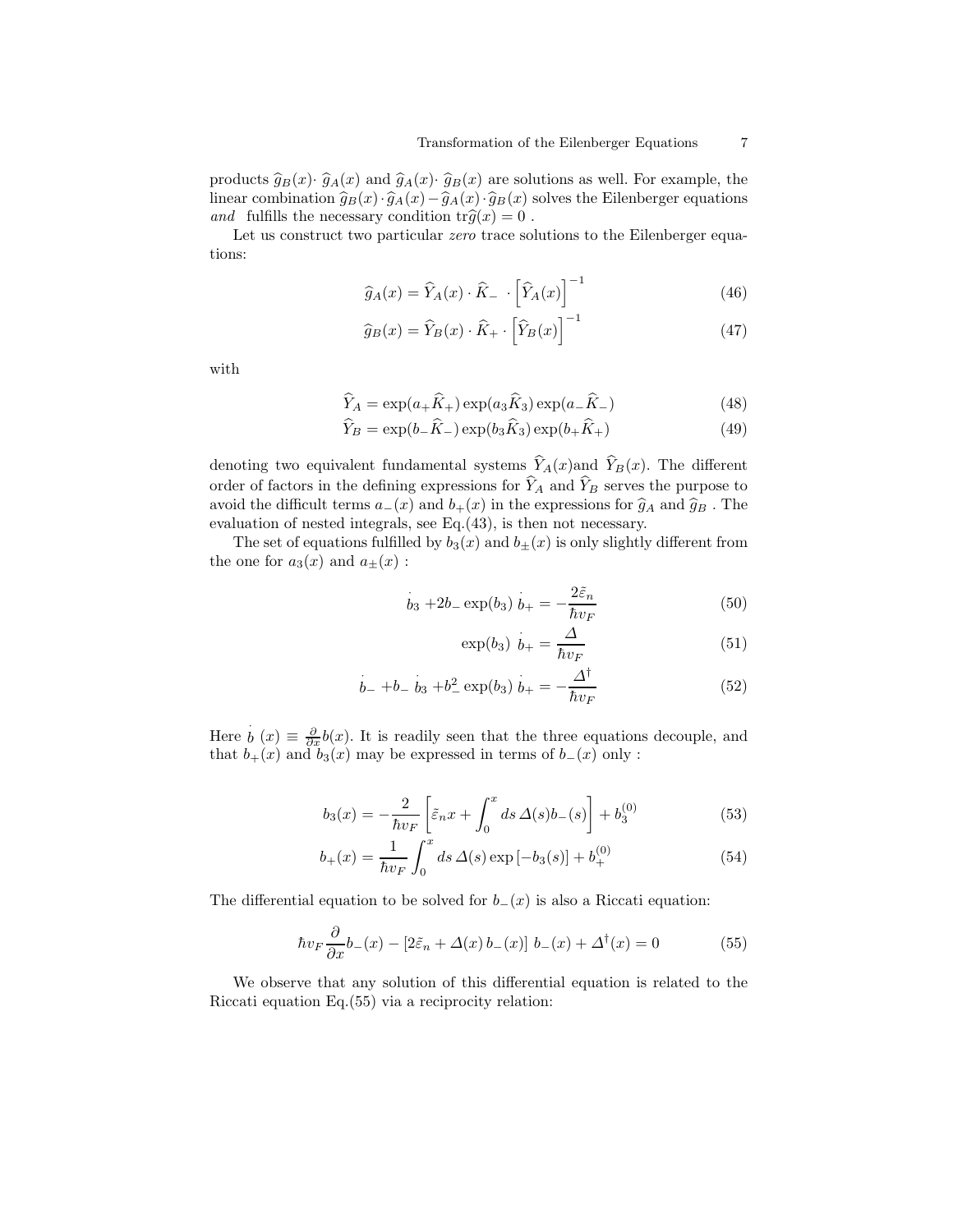If  $a_{+}(x)$  solves Eq.(45), then

$$
b_{-}(x) = -\frac{1}{a_{+}(x)}\tag{56}
$$

solves Eq.(55).

We continue now our construction of the physical propagator. From the defining equations, Eq.(46) and Eq.(47), we find the following explicit expressions:

$$
\hat{g}_A = \exp(-a_3) \left( \hat{K}_- - 2a_+ \hat{K}_3 + a_+^2 \hat{K}_+ \right) \tag{57}
$$

$$
\widehat{g}_B = \exp(b_3) \left( \widehat{K}_+ + 2b_- \,\widehat{K}_3 + b_-^2 \,\widehat{K}_-\right) \tag{58}
$$

Note that the square of  $\hat{g}_A(x)$  and  $\hat{g}_B(x)$  vanishes identically,

$$
\widehat{g}_A \cdot \widehat{g}_A = 0 = \widehat{g}_B \cdot \widehat{g}_B , \qquad (59)
$$

because  $\hat{K}_{\pm}^2 \equiv 0$ . For  $x \to \pm \infty$  the propagators  $\hat{g}_A$  and  $\hat{g}_B$  'explode', i.e.

$$
\widehat{g}_{A,B} \sim \exp\left(\pm \frac{2x}{\hbar v_F} \sqrt{\tilde{\varepsilon}_n^2 + |\Delta|^2}\right) \tag{60}
$$

On the other hand, the commutator  $[\hat{g}_A(x), \hat{g}_B(x)]$  remains bounded in the limit  $x \to \pm \infty$ . The observation that a *bounded* solution to the Eilenberger equations may be constructed using the commutator of two unbounded solutions  $\hat{g}_A(x)$  and  $\widehat{g}_B(x)$  is the well known 'explosion' trick [5].

The general (particle-hole symmetric) solution to the Eilenberger equations (2) may be given in the form

$$
\widehat{g}(x) = c_A \widehat{g}_A(x) + c_B \widehat{g}_B(x) + [\widehat{g}_A(x), \ \widehat{g}_B(x)]
$$

Here,  $c_A$  and  $c_B$  represent initial values,  $b_3(0)$  and  $a_3(0)$ , to the functions  $b_3(x)$ and  $a_3(x)$ . Of course, in an unbounded region exploding solutions must be forbidden. Then the physical propagator  $\hat{g}$  must be written, on either side of the turning point  $x = 0$ , as a superposition of a *decaying* solution and a *bounded* solution:

$$
\widehat{g}(x) = \begin{cases} c_B \widehat{g}_B(x) + [\widehat{g}_A(x), \ \widehat{g}_B(x)] & \text{if } x > 0\\ c_A \widehat{g}_A(x) + [\widehat{g}_A(x), \ \widehat{g}_B(x)] & \text{if } x < 0 \end{cases}
$$
(61)

The square of  $\hat{g}(x)$  is in this case *independent* on the constants  $c_A$  and  $c_B$ :

$$
\widehat{g}(x) \cdot \widehat{g}(x) = [\widehat{g}_A(x), \ \widehat{g}_B(x)] \cdot [\widehat{g}_A(x), \ \widehat{g}_B(x)] = -\pi^2 \cdot \widehat{1}
$$
 (62)

It is not difficult to show, that  $c_A = 0 = c_B$ , provided the propagators  $\hat{g}_A(x)$ and  $\hat{g}_B(x)$  are *continuous* at  $x = 0$ .

In fact, let us assume the contrary:  $c_A \cdot c_B \neq 0$ . Continuity of  $\hat{g}(x)$  at  $x = 0$ leads to

$$
c_B \hat{g}_B(0^+) + [\hat{g}_A(0^+), \ \hat{g}_B(0^+)] = \hat{g}(0) = c_A \hat{g}_A(0^-) + [\hat{g}_A(0^-), \ \hat{g}_B(0^-)] \tag{63}
$$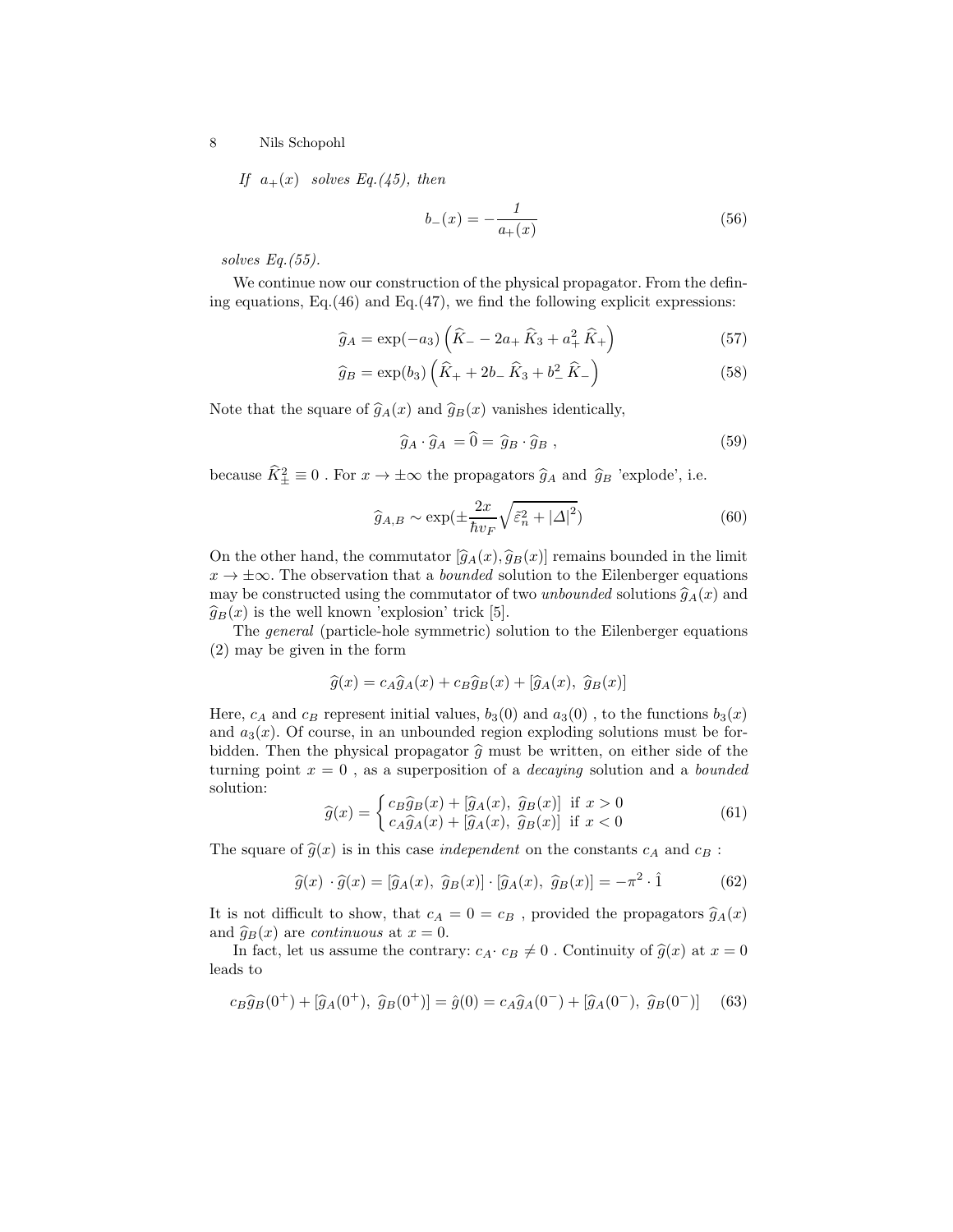Both solutions,  $\hat{g}_A(x)$  and  $\hat{g}_B(x)$ , are continuous at  $x = 0$ . Then it follows from  $\text{Eq.}(63): c_B\hat{g}_B(0) = c_A\hat{g}_A(0)$ . This implies, in turn, a vanishing commutator,  $[\hat{g}_A(0), \hat{g}_B(0)] = 0$ , since  $\hat{g}_B(0)$  and  $\hat{g}_A(0)$  become proportional. Also, the *physical* solution  $\hat{g}(0)$  at  $x = 0$  must fulfill the normalization condition, i.e.  $\hat{g}(0) \cdot \hat{g}(0) =$  $-\pi^2 \cdot \hat{1}$ . But  $\hat{g}_B(0) \cdot \hat{g}_B(0) = \hat{0} = \hat{g}_A(0) \cdot \hat{g}_A(0)$  according to Eqs.(59). This is a contradiction! Hence  $c_A = 0 = c_B$ .

The conclusion is that in an infinitely extended system the physical propagator  $\hat{q}(x)$  is completely determined by the commutator of the 'exploding' solutions:

$$
\widehat{g}(x) = [\widehat{g}_A(x), \widehat{g}_B(x)] = \exp(b_3 - a_3) \cdot \begin{bmatrix} 1 - (a_+ b_-)^2 & 2ia_+ (1 + a_+ b_-) \\ -2ib_- (1 + a_+ b_-) & -1 + (a_+ b_-)^2 \end{bmatrix}
$$
(64)

Next we check the normalisation condition:

$$
\begin{aligned}\n\widehat{g}(x) \cdot \widehat{g}(x) &= \left[ \widehat{g}_A(x), \ \widehat{g}_B(x) \right] \cdot \left[ \widehat{g}_A(x), \ \widehat{g}_B(x) \right] \\
&= \left[ g_3(x) \cdot g_3(x) + g_+(x) \cdot g_-(x) \right] \cdot \widehat{1} \\
&= \left[ 1 + a_+(x)b_-(x) \right]^4 \cdot \exp\left[ 2b_3(x) - 2a_3(x) \right] \cdot \widehat{1} \\
&= C \cdot \widehat{1}\n\end{aligned} \tag{65}
$$

Indeed, C is a constant multiple of unity:

$$
\frac{\partial}{\partial x} \left\{ \left[ 1 + a_+(x)b_-(x) \right]^4 \cdot \exp \left[ 2b_3(x) - 2a_3(x) \right] \right\} = 0 \tag{66}
$$

From the normalisation condition,  $C = -\pi^2$ , there follows for all x (up to a sign  $\pm$  that is chosen to coincide with the bulk propagator):

$$
\exp\left[b_3(x) - a_3(x)\right] = \frac{-\pi i}{\left[1 + a_+(x)b_-(x)\right]^2} \tag{67}
$$

Then the Eilenberger propagator may be parametrised in the form:

$$
\widehat{g}(x) = \frac{-\pi i}{1 + a(x) \cdot b(x)} \cdot \begin{bmatrix} 1 - a(x) \cdot b(x) & 2i \cdot a(x) \\ -2i \cdot b(x) & -1 + a(x) \cdot b(x) \end{bmatrix}
$$
(68)

Here and in the following we use notation such that  $b_-(x) \equiv b(x)$  and  $a_+(x) \equiv$  $a(x)$ , since the other functions  $a_-(x),a_3(x)$  and  $b_+(x),b_3(x)$  are obsolete for the parametrisation of the Eilenberger propagator. It is remarkable that the solution to the Eilenberger equations (2) may be given a representation where it depends just on the solution of an *initial value problem* to a *scalar* differential equation of the Riccati type[15],[13].

To integrate the Riccati equations  $(45, 55)$  in a *stable* manner we need suitable initial values for the functions  $b(x)$  and  $a(x)$ . For  $i\epsilon_n$  situated in the upper half of the complex plane the function  $a(x)$  may be found in a *stable* manner integrating Eq.(45) as an initial value problem from  $x = -\infty$  towards *increasing x*-values, while the function  $b(x)$  may be found integrating Eq.(55) as an initial value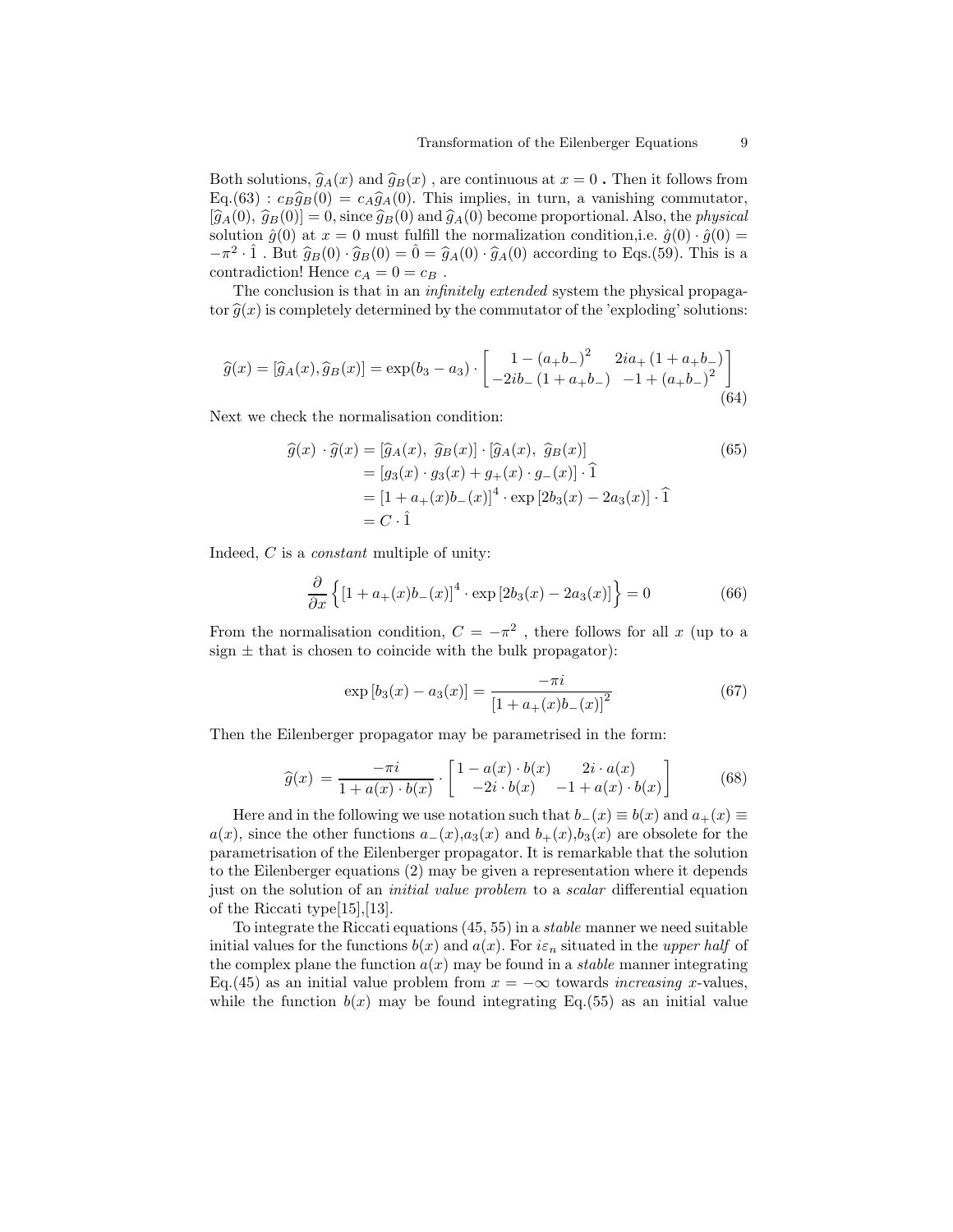problem from  $x = +\infty$  backwards towards decreasing x-values. The initial values for  $a(x)$  at  $x = -\infty$  and  $b(x)$  at  $x = +\infty$  are

$$
a(-\infty) = \frac{\Delta(-\infty)}{\varepsilon_n + \sqrt{\varepsilon_n^2 + |\Delta(-\infty)|^2}}
$$
(69)

$$
b(+\infty) = \frac{\Delta^{\dagger}(+\infty)}{\varepsilon_n + \sqrt{\varepsilon_n^2 + |\Delta(+\infty)|^2}}
$$
(70)

provided  $i\varepsilon_n$  is in the upper half of the complex plane.

The differential equations to be solved are:

∂

$$
\hbar v_F \frac{\partial}{\partial x} a(x) + \left[2\tilde{\varepsilon}_n + \Delta^\dagger(x) \cdot a(x)\right] \cdot a(x) - \Delta(x) = 0 \tag{71}
$$

$$
\hbar v_F \frac{\partial}{\partial x} b(x) - [2\tilde{\varepsilon}_n + \Delta(x) \cdot b(x)] \cdot b(x) + \Delta^{\dagger}(x) = 0 \tag{72}
$$

Sometimes knowledge of just one of the functions, say  $a(x)$ , along a line  $r(x)$ (for  $-\infty < x < \infty$ ) suffices to fix the other function,  $b(x)$ , along the same line. An illustrative example is provided by a single *cylindrically symmetric* vortex line, orientated parallel to  $\hat{\mathbf{c}}$ , and centered at the origin of the  $ab$ -plane, say at  $R = 0$ . Due to energetic reasons, of course, only a single quantum of circulation,  $\frac{h}{2m}$ , is attached to the vortex. The corresponding pair potential becomes along the straight line  $\mathbf{r}(x) = r_a(x)\hat{\mathbf{a}} + r_b(x)\hat{\mathbf{b}}$  a function of x (and also of the impact parameter  $y$ ) of the form:

$$
\Delta(\mathbf{r}(x), \mathbf{p}_F) = F(\sqrt{x^2 + y^2}, \theta) \cdot \frac{x + iy}{\sqrt{x^2 + y^2}} \cdot e^{i\theta}
$$

The prefactor  $F(\sqrt{x^2+y^2},\theta)$  is a suitable 'form factor' to shape the vortex core. We see from Eqs.  $(71,72)$  that in the presence of such a vortex line,  $b(x)$  is related to  $a(x)$  by symmetry:

$$
b(x) = -a(-x)e^{-2i\theta} \tag{73}
$$

Using Eq.(68) it follows that the corresponding Eilenberger propagator  $\hat{g}$  for negative x is related to the propagator for positive x by the relation:

$$
\widehat{g}(-x) = -e^{i\theta \hat{\tau}_3} \cdot \hat{\tau}_2 \cdot \widehat{g}(x) \cdot \hat{\tau}_2 \cdot e^{i\theta \hat{\tau}_3} \tag{74}
$$

To determine the local density of states one needs the retarded and the advanced propagator of the quasiclassical theory. Actually, in equilibrium, only the retarded (or advanced) propagator is needed in the calculations, since both propagators are related to each other by complex conjugation. A convenient numerical method for the calculation of the retarded propagator  $\hat{g}^{(ret)}(\mathbf{r},\theta,E)$ is to replace the discrete Matsubara frequency  $i\varepsilon_n$  according to the prescription  $i\varepsilon_n \to E + i0^+$ , and to solve the Riccati equations, Eqs.(71,72), as functions of the energy  $E$  and of the impact parameters  $y$  and  $z$ .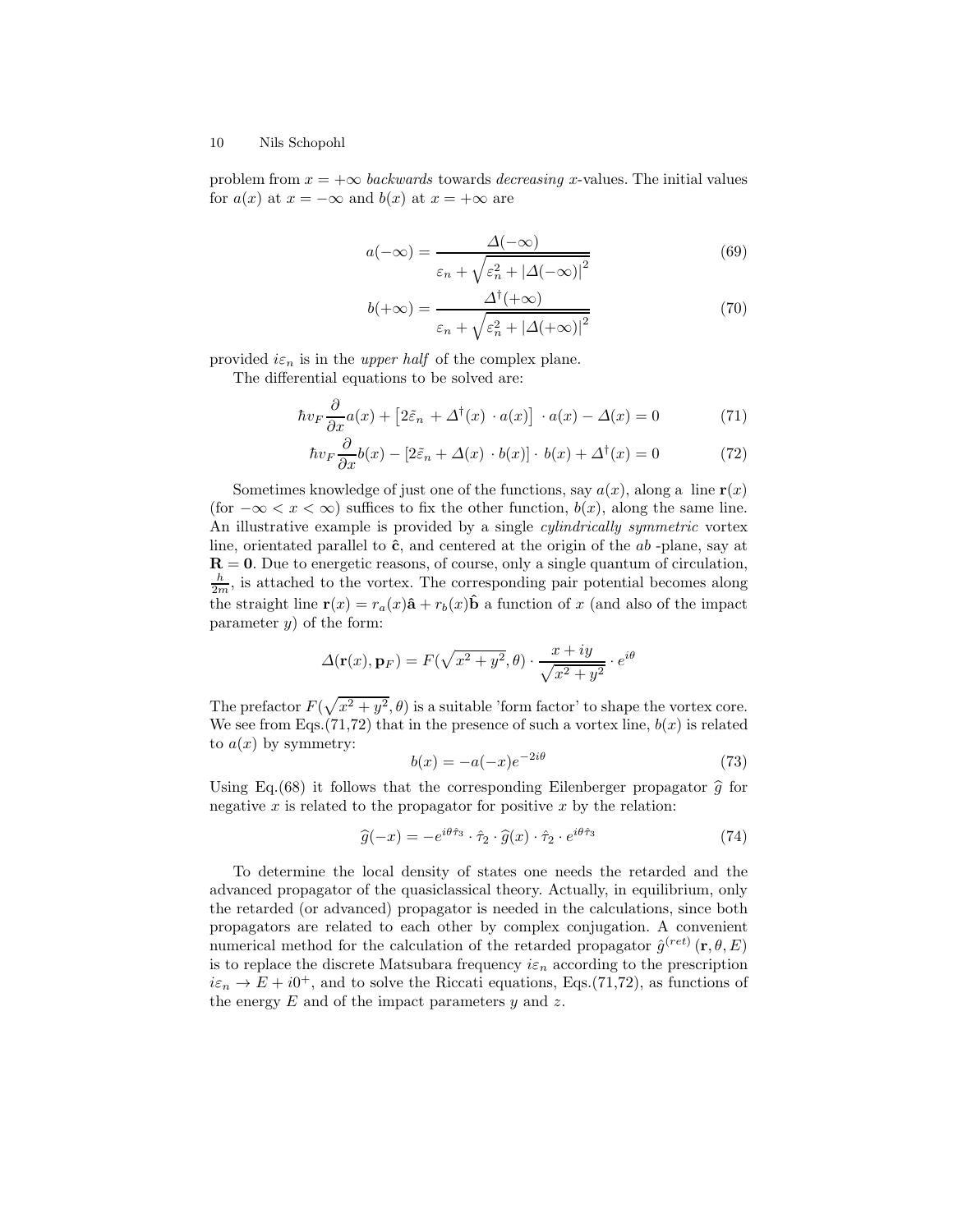If the denominator of the quasiclassical propagator,  $1 + a(x) \cdot b(x)$ , becomes equal to zero at a point  $r(x_0)$  for a characteristic energy  $E = E_b$ , it vanishes indeed for all x along the trajectory  $r(x)$ :

$$
[1 + a(x) \cdot b(x)] = \exp\left[\frac{1}{\hbar v_F} \int_{x_0}^x ds \, \left(\Delta(s) b(s) - \Delta^\dagger(s) a(s)\right)\right] \cdot [1 + a(x_0) \cdot b(x_0)] \tag{75}
$$

A simple proof of this relation uses differentiation with respect to  $x$ , and Eqs.(71, 72). So, if the denominator  $1 + a(x_0) \cdot b(x_0)$  of the quasiclassical propagator Eq.(68), considered as a function of energy E, displays a *simple* zero at  $E = E_b$ , this zero,  $E_b$ , has a natural interpretation as a *bound* state energy, provided there exists a finite residue of the retarded propagator at  $E = E_b + i0^+$ .

Since it is almost never possible to solve the equations of superconductivity exactly, one needs numerical methods. The alternative to a straightforward (but costly) numerical solution of the BdG-eigenvalue problem is the numerical solution of the Eilenberger equations, provided the fundamental condition of quasi classical theory,  $k_F \cdot \xi \gg 1$ , is valid. For example, using the quasiclassical approach of Eilenberger, it is comparatively easy to determine the deep lying bound states  $E_b$  of localised vortex core fermions (attached to a single vortex line) as a function of the impact parameters:  $E_b = E_b(y, z)$ . The summation over (exact) eigenenergies of the bound states obtained from solving the BdG-eigenvalue problem (see Ref.[7]) for a single vortex line becomes equivalent to integrating the quasiclassical propagator with respect to the impact parameter. In certain materials, for example cuprates, the Cooper pairs display (perhaps) an unconventional  $d_{x^2-y^2}$ -symmetry. Results of a quasiclassical calculation of the bound state spectrum of quasiparticles around a single flux line in a superconductor with  $d_{x^2-y^2}$ -pairing symmetry are published in Refs.[13],[14].

For superfluid  ${}^{3}He - B$ , a prominent system with unconventional p-wave pairing symmetry, our method can be extended to the  $4 \times 4$ -Eilenberger propagator for triplet pairing. A calculation of the spectrum of vortex core fermions around the o-vortex, the v-vortex and also the double core vortex is discussed in Refs. [16],[15].

We conclude that the quasiclassical propagator may be determined solving an initial value problem for a scalar differential equation of the Riccati type. For numerical calculations this method to solve the Eilenberger equations may be recomended for its intrinsic stability and speed. Also the Eilenberger approach is a suitable one for parallel computers.

# 4 Connection to Linearized Bogoliubov-de Gennes Equations

There exists an interesting connection between the solutions  $u(x)$  and  $v(x)$  to the linearized BdG-equations (often refered to as Andreev equations [3]), and the solutions to the Riccati equations. Along a characteristic line  $r(x)$  orientated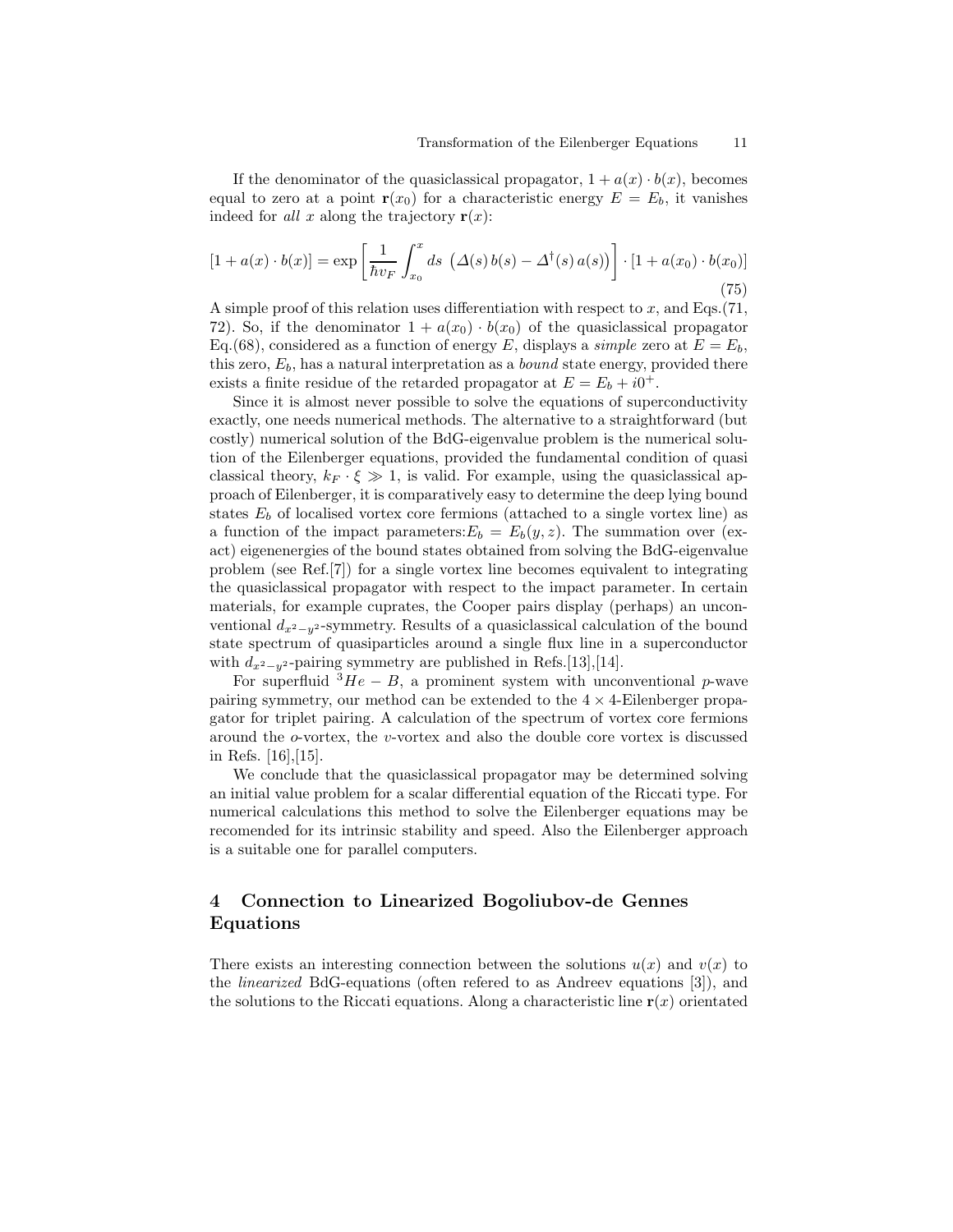parallel to the Fermi velocity we have:

$$
-i\hbar v_F \frac{\partial}{\partial x} \begin{bmatrix} u(x) \\ v(x) \end{bmatrix} = \begin{bmatrix} i\tilde{\varepsilon}_n(x) & -\Delta(x) \\ \Delta^{\dagger}(x) & -i\tilde{\varepsilon}_n(x) \end{bmatrix} \begin{bmatrix} u(x) \\ v(x) \end{bmatrix}
$$
(76)

We observe that  $a(x)$ , the solution to the Riccati Equation Eq.(45), may be represented as the ratio:

$$
a(x) = i \cdot \frac{u(x)}{v(x)}\tag{77}
$$

This connection between  $a(x)$  and the amplitudes  $u(x)$  and  $v(x)$  is readily demonstrated:

$$
-\hbar v_F \frac{\partial}{\partial x} a(x) = \frac{v(x) \left[ -i\hbar v_F \frac{\partial}{\partial x} u(x) \right] - u(x) \left[ -i\hbar v_F \frac{\partial}{\partial x} v(x) \right]}{[v(x)]^2}
$$
(78)  

$$
= \frac{v(x) \left[ i\tilde{\varepsilon}_n(x)u(x) - \Delta(x)v(x) \right] - u(x) \left[ \Delta^{\dagger}(x)u(x) - i\tilde{\varepsilon}_n(x)v(x) \right]}{[v(x)]^2}
$$
  

$$
= \left[ 2\tilde{\varepsilon}_n + \Delta^{\dagger}(x) \cdot a(x) \right] \cdot a(x) - \Delta(x)
$$

The conclusion is, that any solution to the Eilenberger equations (for  $i\tilde{\varepsilon}_n(x)$ ) in the upper half of the complex plane for  $x \to -\infty$  ) may be reconstructed from a solution to the linearized BdG-differential equations, provided the initial values for  $u(x)$  and  $v(x)$  are choosen in accordance with the known asymptotic behaviour of  $a(x)$  for  $x \to -\infty$  (see Eq.(69)).

Another interesting feature follows making a polar decomposition of the pair potential:

$$
\Delta(x) = |\Delta(x)| e^{i\phi(x)} \tag{79}
$$

and making the transformation

$$
a(x) = e^{i\eta(x)}\tag{80}
$$

in Eq.(45). It is readily shown that

$$
v_F \frac{\partial}{\partial x} \eta(x) - 2i \tilde{\varepsilon}_n(x) + 2 |\Delta(x)| \sin[\eta(x) - \phi(x)] = 0 \tag{81}
$$

It is interesting that this differential equation, which is equivalent to Eq.(45), was already derived by J. Bardeen et al. [8] in their so called WKBJ-approach to the BdG-equations.

So, the 'new' result is not the Riccati equation Eq.(45) itself (or any equivalent representation). New is the fact, that the full quasiclassical propagator  $\hat{g}(\mathbf{r},\theta,i\varepsilon_n)$  (in equilibrium) is simply a rational function (see Eq.(68)) of the solutions to a scalar Riccati equation. In turn, solutions to these Riccati equations are related by Eq.(77) to the solutions of an initial value problem for the linearised Bogoiliubov-de Gennes equations. This implies, that the standard procedure of wave mechanics to calculate the observables of superconductivity, namely first solving the Bogolubov-de Gennes eigenvalue problem and afterwards doing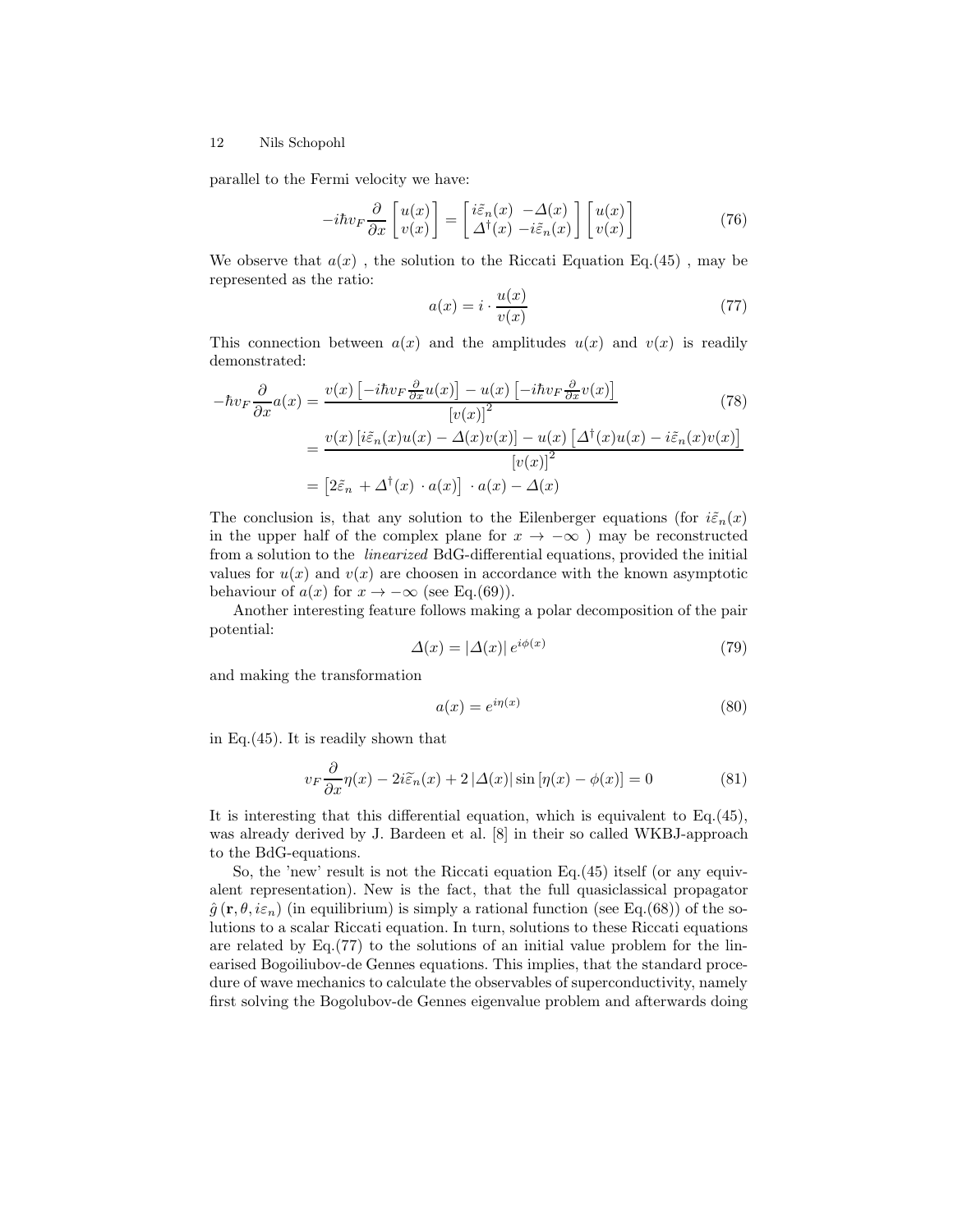a summation over the eigenfunctions and eigenvalues to calculate the Green's function, is in deed obsolete and may be replaced by solving a scalar Riccati equation, or equivalently, by solving an initial value problem for the linearised BdG-equations, provided the quasiclassical condition  $k_F \xi \gg 1$  is fulfilled.

# 5 Exact Solutions

In some cases we may calculate exact solutions to the Eilenberger equations for a given profile of the pair potential. First the term  $\mathbf{v}_F \cdot \mathbf{A}(x)$  in the definition of  $\tilde{\varepsilon}_n(x)$  (local Doppler shift) may be removed from the diagonal of Eqs.(76) making a gauge transformation, i.e. we may always assume  $\tilde{\varepsilon}_n(x) \to \varepsilon_n$  independent on x . Then, after a decomposition of the (transformed) pair potential into real and imaginary parts,

$$
\Delta(x) = \Delta_1(x) + i\Delta_2(x) \tag{82}
$$

the linearised BdG-equations (76) may be given the form:

$$
\left[\hat{\tau}_3 \cdot i\hbar v_F \frac{\partial}{\partial x} + \Delta_1(x) \cdot \hat{\tau}_1 - \Delta_2(x) \cdot \hat{\tau}_2 + i\varepsilon_n \cdot \hat{1}\right] \hat{\tau}_3 \hat{\psi}(x) = \hat{0}
$$
 (83)

where

$$
\widehat{\psi}(x) = \begin{pmatrix} u(x) \\ v(x) \end{pmatrix} \tag{84}
$$

Introducing an auxiliary spinor  $\hat{\chi}(x)$  via

$$
\widehat{\tau}_3 \widehat{\psi}(x) = \left[ \widehat{\tau}_3 \cdot i \hbar v_F \frac{\partial}{\partial x} + \Delta_1(x) \cdot \widehat{\tau}_1 - \Delta_2(x) \cdot \widehat{\tau}_2 - i \varepsilon_n \cdot \widehat{1} \right] \widehat{\chi}(x) \tag{85}
$$

the following  $2^{nd}$  order linear differential equation be derived:

$$
\left[ \left( -\hbar^2 v_F^2 \frac{\partial^2}{\partial x^2} + \Delta_1^2(x) + \Delta_2^2(x) + \varepsilon_n^2 \right) \cdot \hat{1} \right]
$$

$$
-\hbar v_F \left( \frac{\partial \Delta_1(x)}{\partial x} \cdot \hat{\tau}_2 + \frac{\partial \Delta_2(x)}{\partial x} \cdot \hat{\tau}_1 \right) \right] \hat{\chi}(x) = \hat{0}
$$
(86)

Provided an exact solution (in accordance with the initial conditions Eqs.(69), (70)) to Eq.(86) can be found, the quasiclassical propagator may be calculated exactly from Eqs.(77,68). This procedure is a useful principle for the construction of exact solutions to the Eilenberger equations.

The major obstacle to decompose Eq.(86) just into two decoupled scalar differential equations is the spatial dephasing between imaginary and real parts of the gradient of the pair potential,  $\frac{\partial \Delta_1(x)}{\partial x}$  and  $\frac{\partial \Delta_2(x)}{\partial x}$ , in Eq.(86). A simple case occurs, for example, if  $\frac{\partial \Delta_2(x)}{\partial x} = 0$ . In this case a rotation around the  $\hat{\tau}_1$ -axis by an angle  $\frac{\pi}{2}$  leads to a *diagonal* matrix, i.e. the problem may be effectively decoupled into two scalar differential equations of  $2^{nd}$  -order. The well known WKB method<sup>[9]</sup> in its standard guise may then be applied to construct an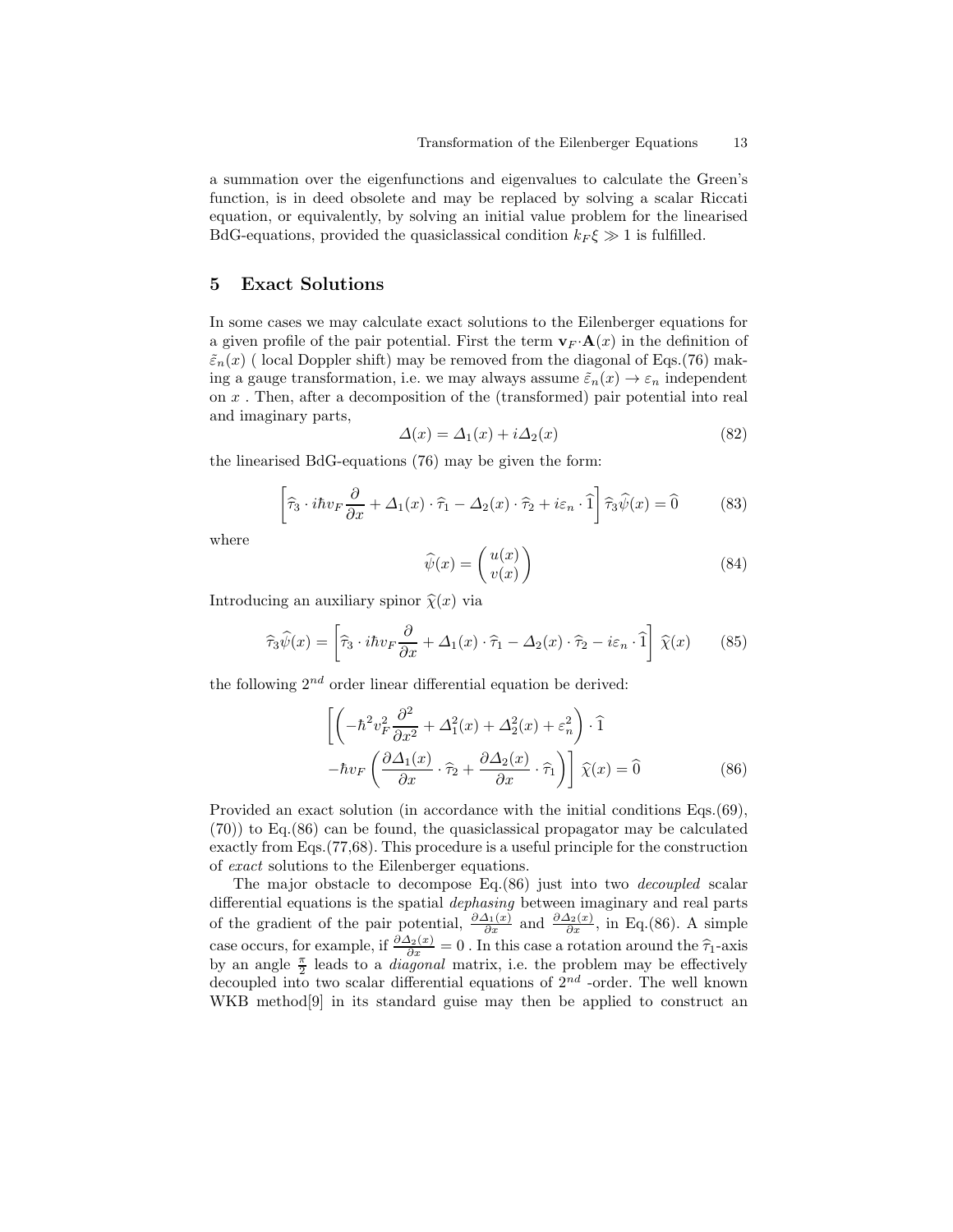(approximate) analytical solution in this case. If there is no dephasing between real and imaginary parts of the pair potential, some pair potentials  $\Delta(x)$  with model character allow the construction of exact solutions, as we show below.

On the other hand, if there exists dephasing between real and imaginary parts of the pair potential, the problem is more difficult. One way to proceed is stratification. This means one approximates the pair potential,  $\Delta(x) = \Delta_1(x) +$  $i \cdot \Delta_2(x)$ , by a sequence of *strata* along x, such that  $\Delta_1(x)$  and  $\Delta_2(x)$  become continous and piecewise linear functions of x:

$$
\Delta_1(x) = c_1 x + d_1 \tag{87}
$$

$$
\Delta_2(x) = c_2 x + d_2 \tag{88}
$$

The real constants  $d_1, d_2, c_1, c_2$  may change from one stratum to another stratum, like a (linear) spline function. Inside a fixed stratum the  $2\times 2$  matrix

$$
\frac{\partial \Delta_1(x)}{\partial x} \cdot \hat{\tau}_2 + \frac{\partial \Delta_2(x)}{\partial x} \cdot \hat{\tau}_1 = c_1 \hat{\tau}_2 + c_2 \hat{\tau}_1 \tag{89}
$$

may be diagonalised using a suitable,  $x$ -independent unitary transformation matrix  $\hat{U}$  of the form

$$
\hat{U} = \frac{1}{\sqrt{2}} \left[ \hat{\tau}_3 + \frac{c_1}{\sqrt{c_1^2 + c_2^2}} \cdot \hat{\tau}_2 + \frac{c_2}{\sqrt{c_1^2 + c_2^2}} \cdot \hat{\tau}_1 \right]
$$
(90)

$$
\widehat{U}^2 = \widehat{1} \tag{91}
$$

$$
c_1\hat{\tau}_2 + c_2\hat{\tau}_1 = \hat{U} \cdot \sqrt{c_1^2 + c_2^2} \hat{\tau}_3 \cdot \hat{U}
$$
\n(92)

Since the constants  $c_1, c_2$  may change from a given stratum to the neighbouring stratum, the unitary transformation matrix  $\hat{U}$  changes accordingly. Inside a fixed stratum Eqs.(86) may be decomposed into two decoupled scalar differential equations of  $2^{nd}$  -order for the components of the new spinor:

$$
\widehat{U} \cdot \widehat{\chi}(x) \equiv \widehat{\Phi}(x) = \begin{pmatrix} \Phi_1(x) \\ \Phi_2(x) \end{pmatrix}
$$
\n(93)

Then the transformed equations assume the familiar form of a 'shifted oscillator':

$$
\left[ \left( -\hbar^2 v_F^2 \frac{\partial^2}{\partial x^2} + (c_1 x + d_1)^2 + (c_2 x + d_2)^2 + \varepsilon_n^2 \right) \cdot \hat{1} \right]
$$

$$
-\hbar v_F \sqrt{c_1^2 + c_2^2} \hat{\tau}_3 \right] \hat{\Phi}(x) = \hat{0}
$$
(94)

Exact solutions (inside a choosen stratum) may be presented to these differential equations using the linearly independent parabolic cylinder functions  $D_{\nu}(x)$  and  $D_{-\nu-1}(ix)$ . The latter special functions are solutions to the differential equation of the harmonic oscillator:

$$
\left(\frac{\partial^2}{\partial x^2} + \nu + \frac{1}{2} - x^2\right)D(x) = 0\tag{95}
$$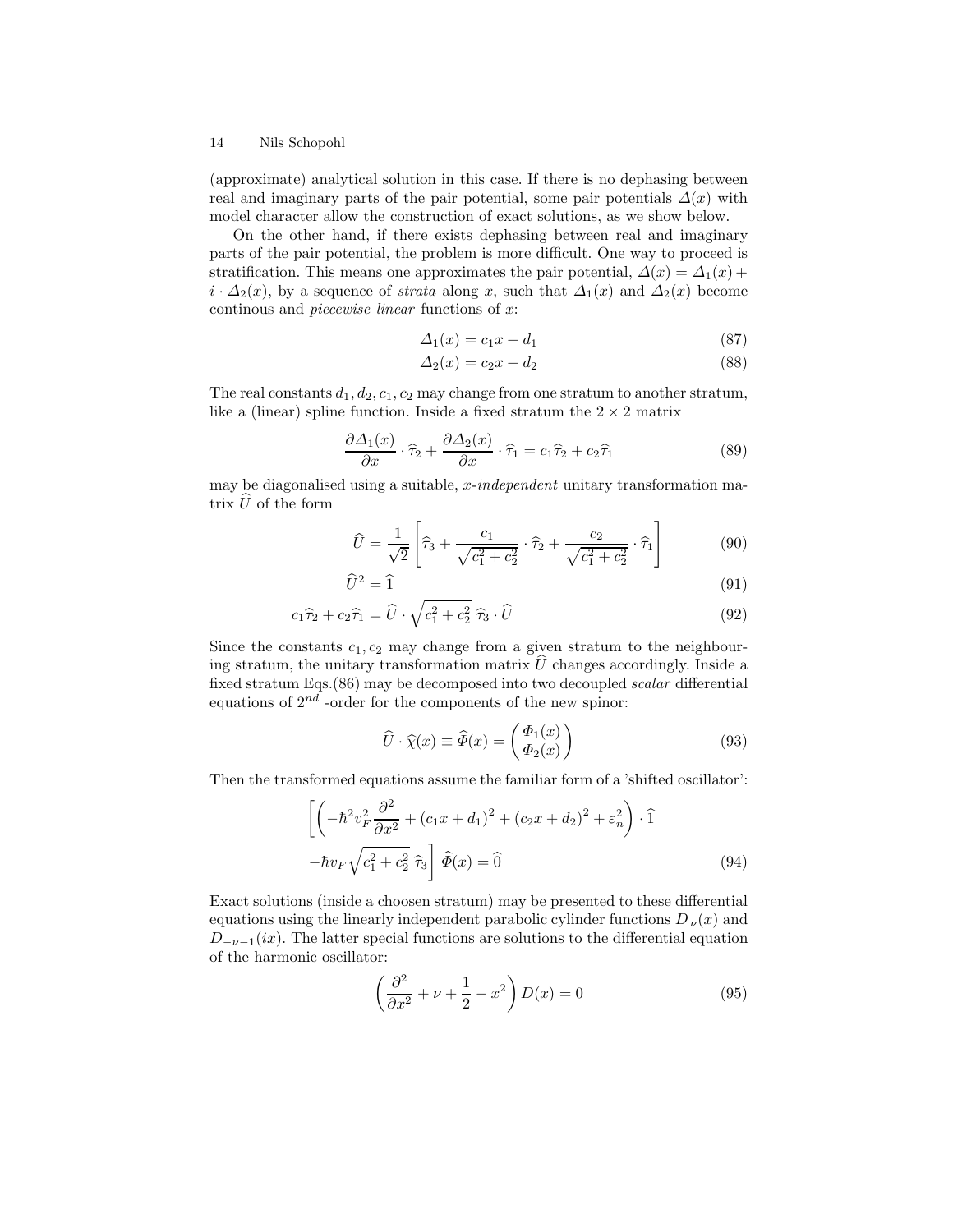The components of  $\widehat{\Phi}(x)$  are related to  $\widehat{\chi}(x)$  via the relation  $\widehat{\chi}(x) = \widehat{U} \cdot \widehat{\Phi}(x)$ , i.e. the changes of the constants  $c_1$  and  $c_2$  from one stratum to the next stratum determine also the admixture of  $\Phi_1(x)$  and  $\Phi_2(x)$ , and henceforth the spinor  $\widehat{\chi}(x)$ :

$$
\chi_1(x) = \frac{1}{\sqrt{2}} \left[ \Phi_1(x) + \frac{c_2 - ic_1}{\sqrt{c_1^2 + c_2^2}} \Phi_2(x) \right]
$$
(96)

$$
\chi_2(x) = \frac{1}{\sqrt{2}} \left[ \Phi_2(x) + \frac{c_2 + ic_1}{\sqrt{c_1^2 + c_2^2}} \Phi_1(x) \right]
$$
(97)

Finally, from Eq.(85) the ratio  $a(x) = i \cdot \frac{u(x)}{v(x)}$  may be calculated such that  $a(x)$ remains a smooth function of x. Once  $b(x)$  has been found from a similar consideration (or from  $a(x)$  by a symmetry argument) the quasiclassical propagator follows from Eq.(68).

Closing this section we give three examples of pair potential profiles  $\Delta(x)$ that allow an exact solution to the Eilenberger equations. Allthough these pair potential are not selfconsistent they are helpful for a qualitative physical understanding:

$$
\Delta(x) = \Delta_{\infty} \cdot \frac{x + iy}{\xi} \tag{98}
$$

$$
\Delta(x) = \Delta_{\infty} \cdot \frac{x + iy}{\sqrt{x^2 + y^2}} \tag{99}
$$

$$
\Delta(x) = \Delta_{\infty} \cdot \tanh(\frac{x}{\xi}) \tag{100}
$$

The model Eq.(98) represents the inner core of a vortex, and an exact solution to the Eilenberger equations may be constructed in terms of the parabolic cylinder functions along the lines explained above[15].

The model Eq. (99) represents the outer core of a vortex ( it describes a pure phase vortex), and may actually be solved exactly for the special case  $i\varepsilon_n \to E = |\Delta_{\infty}|.$ 

$$
a(x) = \frac{(1 - 2iW) (y + \sqrt{x^2 + y^2}) + (1 + 2iW) \cdot ix}{(1 + 2iW) (y + \sqrt{x^2 + y^2}) - (1 - 2iW) \cdot ix}
$$
(101)

$$
W = \sqrt{\frac{1}{4} - \frac{y}{\xi}}\tag{102}
$$

$$
\xi = \frac{\hbar v_F}{|\Delta_{\infty}|} \tag{103}
$$

At the gap edge,  $E = |\Delta_{\infty}|$ , the corresponding expression for the quasiclassical propagator, Eq. (68), displays *algebraic* decay for  $x \to \pm \infty$ . Certainly, it would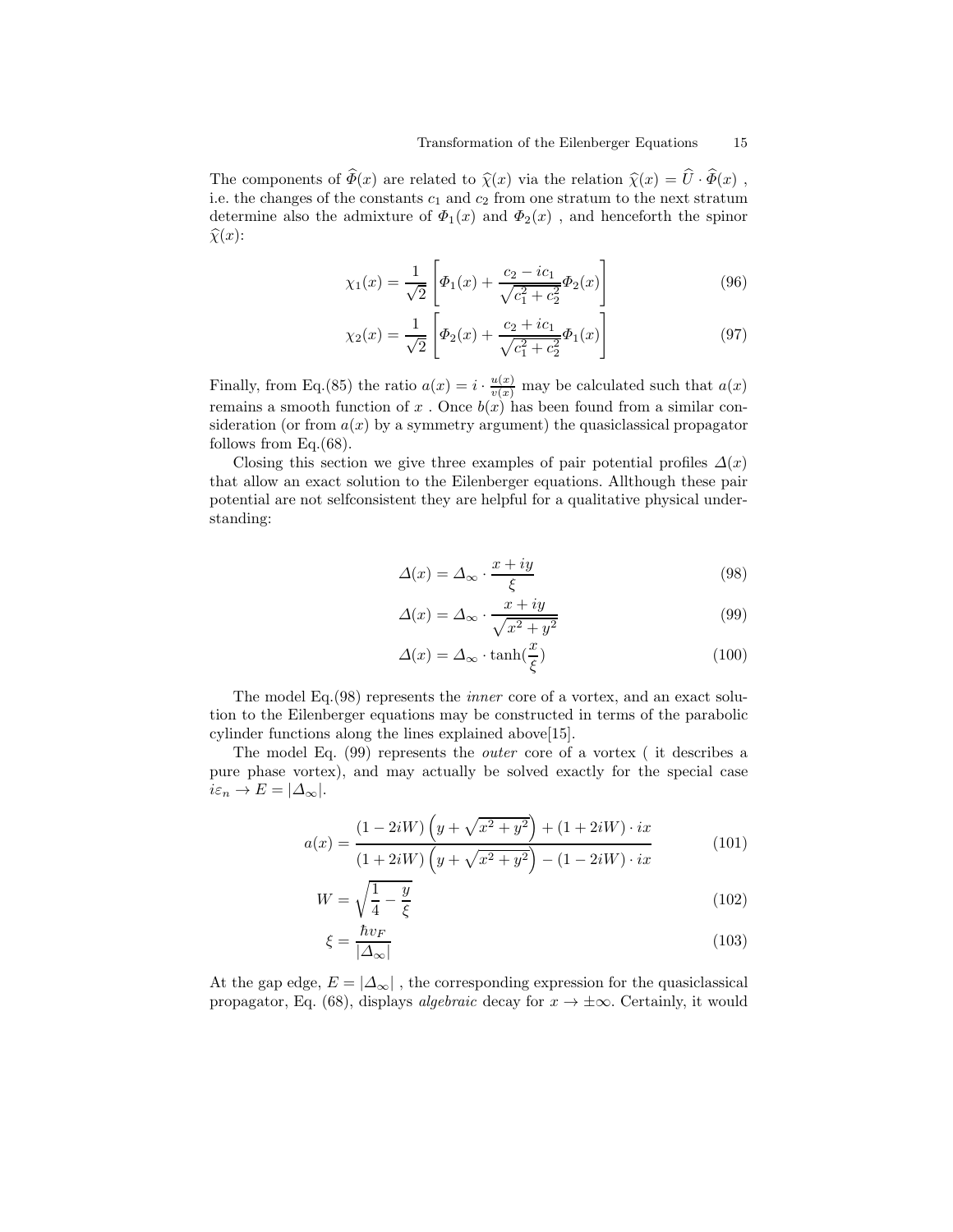be nice to know the exact solution also for other energies  $E$ , but this problem is still unsolved. Nevertheless, a qualitatively correct (but not exact) solution to Eq.(86) for the case of a vortex line may be found [15] using a method of Stueckelberg[10].

The third model, Eq.(100), is simpler than the previous model, Eq.(99), because the pair potential  $\Delta(x)$  is a real function (no dephasing of components of spinor  $\hat{\chi}$ ). The differential equation for  $\hat{\chi}(x)$ , Eq.(86), may be solved exactly in terms of the hypergeometric function[19]). A particularly simple looking analytic solution results if the size parameter  $\xi$  of the domain wall described by Eq.(100) assumes the special value  $\xi = \frac{\hbar v_F}{\Delta_{\infty}}$ :

$$
a(x) = \frac{\varepsilon_n - \sqrt{\varepsilon_n^2 + \Delta_{\infty}^2} + \Delta_{\infty} \tanh\frac{x}{\xi}}{\varepsilon_n - \sqrt{\varepsilon_n^2 + \Delta_{\infty}^2} - \Delta_{\infty} \tanh\frac{x}{\xi}}
$$
(104)

$$
\widehat{g}(x) = \frac{-i\pi}{\sqrt{\varepsilon_n^2 + \Delta_{\infty}^2}} \cdot \begin{bmatrix} \left(\varepsilon_n + \frac{\Delta_{\infty}^2}{2\varepsilon_n} \frac{1}{\cosh^2 \frac{x}{\xi}}\right) \cdot \widehat{\tau}_3\\ -\Delta_{\infty} \tanh \frac{x}{\xi} \cdot \widehat{\tau}_2\\ -i \frac{\Delta_{\infty}^2}{2\varepsilon_n} \frac{1}{\cosh^2 \frac{x}{\xi}} \cdot \widehat{\tau}_1 \end{bmatrix}
$$
(105)

We see that the explicit analytical expression for the quasiclassical propagator,  $\hat{g}(x)$ , nicely reveals the existence of a mid gap state (a quasiparticle bound state with an excitation energy  $E$  around zero), assuming we make the analytical continuation  $i\varepsilon_n \to E+i0^+$ . The existence of such a mid gap state is in agreement with our previous remarks associated with Eq.  $(75)$ .

## 6 Outlook

In this article we have shown how to parametrise the  $2 \times 2$ -Eilenberger equations in terms of the solutions to a scalar Riccati equation, or equivalently, in terms of the solutions to an initial value problem for the linearised BdG-equations. The latter method for the reconstruction of the Eilenberger propagator may be extended [15] to the full  $4 \times 4$ -matrix equations of the quasiclassical theory of superconductivity and superfluidity (including paramagnetic effects). For a generalisation of the method to non equilibrium see [17],[20]). For an authoritative review of the quasiclassical theory see Ref.[4].

Acknowledgments: It is a pleasure to thank D. Rainer and J.A. Sauls for discussions and hospitality during the 'First Workshop on Quasiclassical Methods in Superconductivity and Superfluidity', at Verditz, Carinthia, Austria, during March 11-16, 1996 (proceedings to be published in [18]). I thank very much K. Nagai for discussions and for bringing Refs.[11],[12] to my attention. Last not least I am grateful to K. Maki for the interest he has taken in this work and for encouragement.